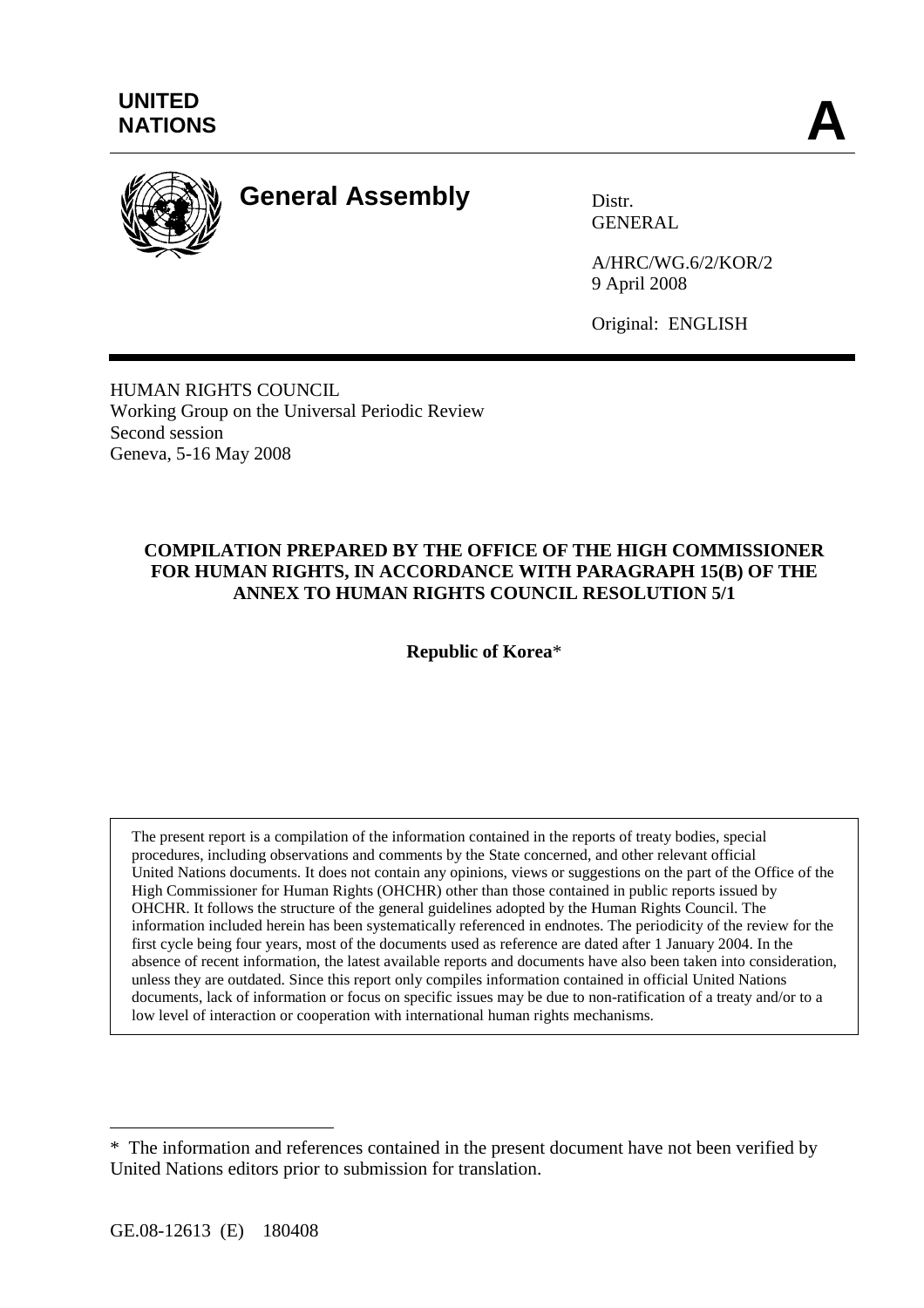## **I. BACKGROUND AND FRAMEWORK**

#### **A. Scope of international obligations1**

| Core universal human rights<br>treaties <sup>2</sup>                                                                               | Date of ratification,<br>accession or<br>succession | Declarations/<br>reservations                         | Recognition of specific competences of<br>treaty bodies                                                           |
|------------------------------------------------------------------------------------------------------------------------------------|-----------------------------------------------------|-------------------------------------------------------|-------------------------------------------------------------------------------------------------------------------|
| <b>ICERD</b>                                                                                                                       | 5 Dec. 1978                                         | None                                                  | Individual complaints (art. 14): Yes                                                                              |
| <b>ICESCR</b>                                                                                                                      | 10 April 1990                                       | None                                                  |                                                                                                                   |
| <b>ICCPR</b>                                                                                                                       | 10 April 1990                                       | Art. 22                                               | Inter-State complaints (art. 41): Yes                                                                             |
| <b>ICCPR-OP1</b>                                                                                                                   | 10 April 1990                                       | None                                                  |                                                                                                                   |
| <b>CEDAW</b>                                                                                                                       | 27 Dec. 1984                                        | Art. $16(1 g)$                                        |                                                                                                                   |
| OP-CEDAW                                                                                                                           | 18 Oct. 2006                                        | None                                                  | Inquiry procedure (arts. 8 and 9): Yes                                                                            |
| <b>CAT</b>                                                                                                                         | 9 Jan. 1995                                         | None                                                  | Inter-State complaints (art. 21): Yes<br>Individual complaints (art. 22): Yes<br>Inquiry procedure (art. 20): Yes |
| <b>CRC</b>                                                                                                                         | 20 Nov. 1991                                        | Yes (arts. 9<br>para. 3, 21(a),<br>40 para. $2(b)(v)$ |                                                                                                                   |
| CRC-OP-AC                                                                                                                          | 24 Sept. 2004                                       | None                                                  |                                                                                                                   |
| CRC-OP-SC                                                                                                                          | 24 Sept. 2004                                       | None                                                  |                                                                                                                   |
| Core treaties to which Republic of Korea is not a party: ICCPR-OP 2, OP-CAT, ICRMW, CPD<br>(signature only, 2007), CPD-OP and CED. |                                                     |                                                       |                                                                                                                   |
| Other main relevant international instruments                                                                                      |                                                     | Ratification, accession or succession                 |                                                                                                                   |
| Convention on the Prevention and Punishment of the Crime of Genocide                                                               |                                                     |                                                       | Yes                                                                                                               |
| Rome Statute of the International Criminal Court                                                                                   |                                                     |                                                       | <b>Yes</b>                                                                                                        |
| Palermo Protocol <sup>3</sup>                                                                                                      |                                                     |                                                       | No                                                                                                                |
| Refugees and stateless persons <sup>4</sup>                                                                                        |                                                     |                                                       | Yes                                                                                                               |
| Geneva Conventions of 12 August 1949 and Additional Protocols thereto <sup>5</sup>                                                 |                                                     |                                                       | Yes, except Protocol except Protocol III                                                                          |
| ILO fundamental conventions <sup>6</sup>                                                                                           |                                                     | Yes except 87, 98, 29, 105                            |                                                                                                                   |
| UNESCO Convention against Discrimination in Education                                                                              |                                                     |                                                       | N <sub>0</sub>                                                                                                    |

1. The Committee on the Elimination of Racial Discrimination (CERD), the Committee on the Elimination of Discrimination against Women (CEDAW) and the Committee on the Rights of the Child (CRC) encouraged the State to consider ratifying ICRMW**<sup>7</sup>** , while CEDAW called upon the State to consider ratifying the Palermo Protocol.<sup>8</sup> The Committee against Torture (CAT) noted that the State considered ratifying OP-CAT.**<sup>9</sup>** The State considered ratifying CPD and planned to sign CED**<sup>10</sup>** and committed to consider the accession of OP-CAT and ratification of 4 out of the 8 ILO Fundamental Conventions.**<sup>11</sup>** CEDAW commended the State for the withdrawal of its reservation to article 9 in 1999, but remained concerned that no clear timeline had been established to withdraw the reservation to article 16 para. 1(g).**<sup>12</sup>** The State informed in 2007 that it was actively striving to withdraw its reservations to CEDAW and ICCPR.**<sup>13</sup>** CRC also remained very concerned at the State's reservations to articles 9 para. 3, 21 (a), and 40 para. 2 (b) and (v).**<sup>14</sup>** The Human Rights Committee (HR Committee) regretted the State's intention to maintain its reservation to article 22.**15**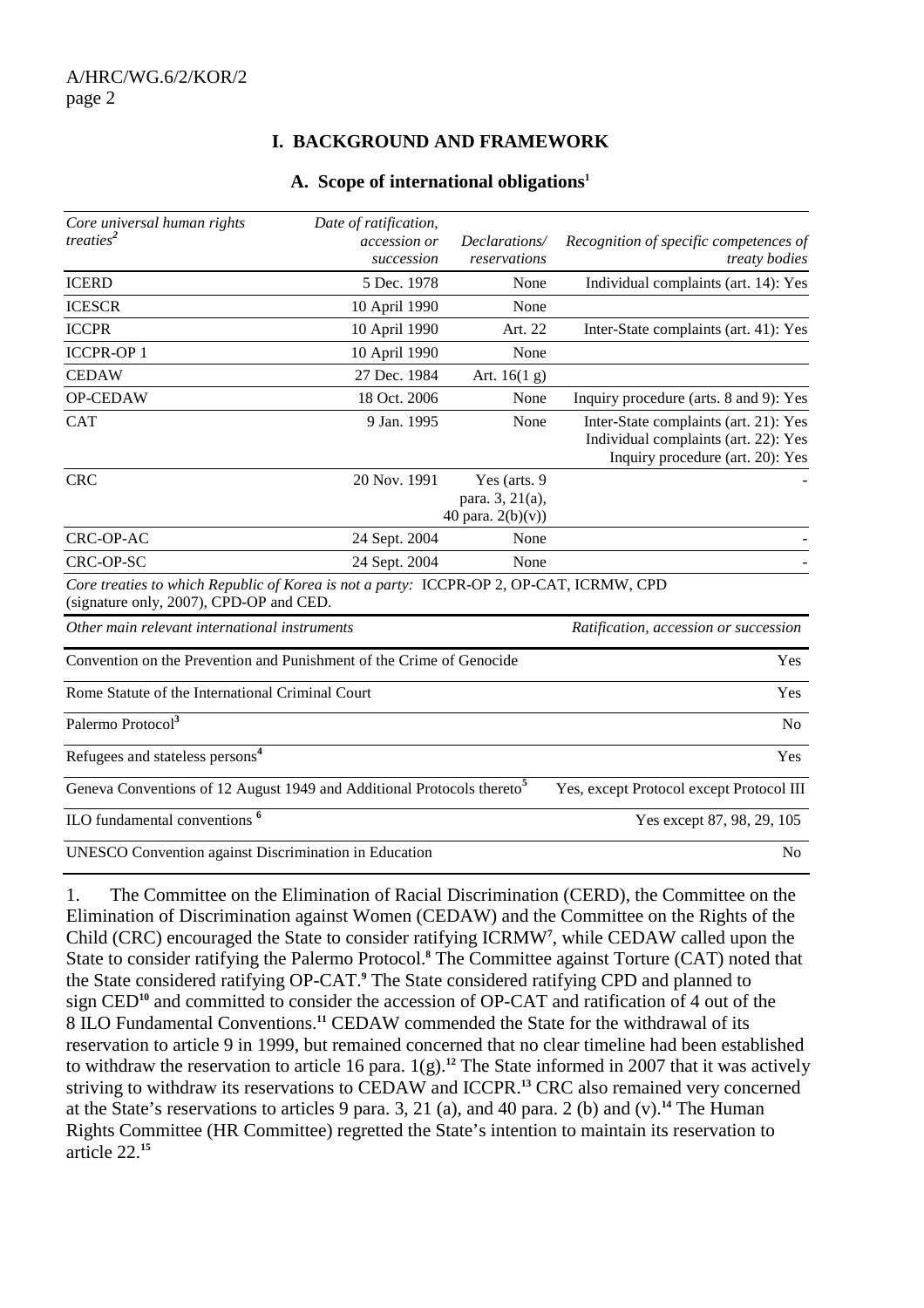#### **B. Constitutional and legislative framework**

2. CRC welcomed the legislation enacted to implement further the Convention.**<sup>16</sup>** The HR Committee and CEDAW welcomed the adoption of the Civil Code amendment, which includes the abolition of the Family Head System due to come into force in 2008.**<sup>17</sup>** In 2001, the Committee on Economic, Social and Cultural Rights (CESCR) noted with concern that, according to the Constitution, the status of ICESCR is equal to that of domestic laws and urged the State to accord the ICESRC a legal status that would enable it to be invoked directly within the domestic legal system and that such status be superior to all national laws.**<sup>18</sup>**

#### **C. Institutional and human rights structure**

3. The HR Committee, CEDAW and CRC welcomed the establishment of the National Human Rights Commission of Korea (NHRCK) in 2001.**<sup>19</sup>** The NHRCK was accredited in 2004 with "A status". It is also a member of the International Coordinating Committee (ICC) Sub-Committee on Accreditation.**<sup>20</sup>** The HR Committee in 2006 and CEDAW in 2007 noted with appreciation the initiatives undertaken to strengthen the national machinery for the advancement of women.**<sup>21</sup>** CRC welcomed the fact that the State is considering to establish a permanent body within the Government to monitor the implementation of the Convention and recommended to expedite its adoption.**<sup>22</sup>**

#### **D. Policy measures**

4. CERD welcomed the adoption, in May 2007, of a National Action Plan for the Promotion and Protection of Human Rights.**<sup>23</sup>** In 2007, CEDAW commended the efforts of the Government to incorporate gender perspectives into all government policies and its introduction of a gender-sensitive budget policy in 2006, while the HR Committee welcomed the introduction of the Basic Plan for Realization of Gender Equal Employment and a Recruitment Target Scheme for women.**<sup>24</sup>** With regard to the implementation of the World Programme for Human Rights Education, the Government informed of efforts to increase human rights education programs and resources for nationwide use, such as backing a bill to make human rights education in organizations a legal requirement, training programs run by the NHRCK for soldiers and teachers, as well as police officers, prosecutors and correctional officers to ensure better protection of human rights in law enforcement.**<sup>25</sup>**

#### **II. PROMOTION AND PROTECTION OF HUMAN RIGHTS ON THE GROUND**

| Treaty body $2^6$   | Latest report<br>submitted and<br>considered | Latest<br>concluding<br>observations | Follow-up<br>response | Reporting status                                                    |
|---------------------|----------------------------------------------|--------------------------------------|-----------------------|---------------------------------------------------------------------|
| <b>CERD</b>         | 2006                                         | August 2007                          | Due in August<br>2008 | Fifteenth and sixteenth reports in a single<br>document due in 2010 |
| <b>CESCR</b>        | 1999                                         | May 2001                             |                       | Consideration of the third report is pending                        |
| <b>HR</b> Committee | 2005                                         | Nov. 2006                            | February 2008         | Fourth report due in 2010                                           |
| <b>CEDAW</b>        | 2003                                         | <b>July 2007</b>                     |                       | Seventh report due in 2010                                          |
| <b>CAT</b>          | 2004                                         | May 2006                             | June 2007             | Third to fifth reports in a single<br>document due by 2012          |
| <b>CRC</b>          | 2000                                         | January 2003                         |                       | Third and fourth reports in a single<br>document due in Dec. 2008   |
| CRC-OP-AC           | 2007                                         |                                      |                       | Initial report to be considered in May 2008                         |
| CRC-OP-SC           | 2007                                         | ۰                                    |                       | Initial report to be considered in May 2008                         |

# **A. Cooperation with human rights mechanisms**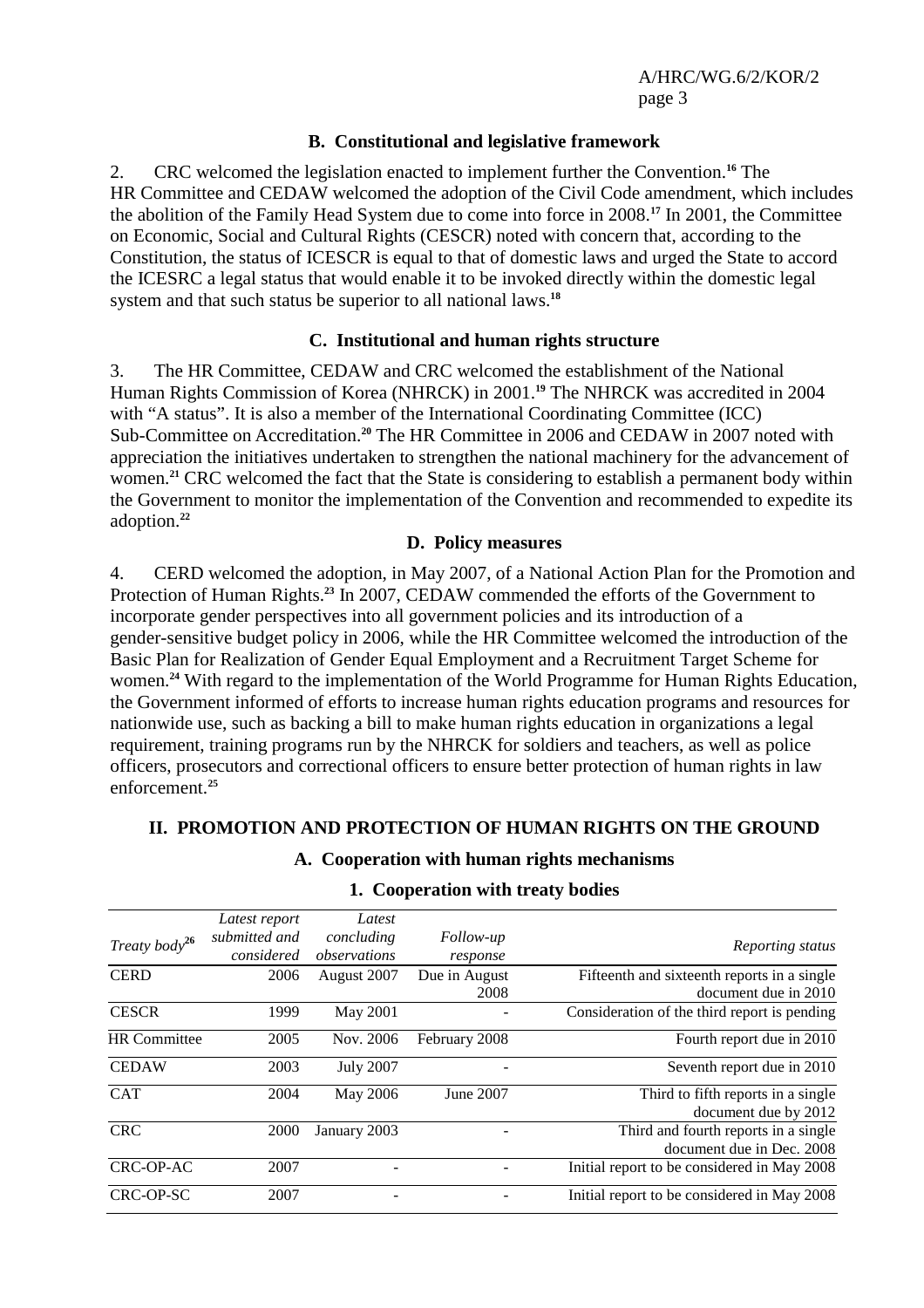5. In 2006, the HR Committee remained concerned about the absence of domestic measures giving effect to its adopted Views on Communications.**<sup>27</sup>** In 2007, CERD appreciated the efforts made by the State to address the issues previously raised. CAT and CEDAW noted in 2007 the ongoing efforts to revise legislation and undertake other measures to give effect to previous recommendations and to comply with its obligations.**<sup>28</sup>**

| <i>Standing invitation issued</i> No                               |                                                                                                                                                                                                                                                                                                                                                                                                                                                                          |
|--------------------------------------------------------------------|--------------------------------------------------------------------------------------------------------------------------------------------------------------------------------------------------------------------------------------------------------------------------------------------------------------------------------------------------------------------------------------------------------------------------------------------------------------------------|
| Latest visits or mission<br>reports                                | Special Rapporteur on the right to freedom of opinion and expression - 25-30 June 1995; <sup>29</sup><br>Special Rapporteur on the situation of human rights in the Democratic People's Republic of<br>Korea - 3-10 Nov. 2005; <sup>30</sup> Special Rapporteur on the human rights of migrants - 5-12 Dec.<br>2006; <sup>31</sup> Special Rapporteur on the Democratic People's Republic of Korea - 14-18 Dec.<br>2006 <sup>32</sup> and 19-24 Jan. 2008. <sup>33</sup> |
| Visits agreed upon in<br>principle                                 | None                                                                                                                                                                                                                                                                                                                                                                                                                                                                     |
| Visits requested and not<br>yet agreed upon                        |                                                                                                                                                                                                                                                                                                                                                                                                                                                                          |
| Facilitation/cooperation<br>during missions                        | The Special Rapporteur on the human rights of migrants thanked the Government for the<br>valuable assistance and cooperation afforded to him prior to and during his mission. <sup>34</sup>                                                                                                                                                                                                                                                                              |
| Follow-up to visits                                                | None                                                                                                                                                                                                                                                                                                                                                                                                                                                                     |
| Responses to letters of<br>allegation and urgent<br>appeals        | Between 1 January 2004 and 31 December 2007, 11 communications were sent to the<br>Government. Besides particular groups (e.g. a minority) 15 individuals were concerned by<br>these communications. In the same period, the Government replied to 8 communications<br>(72 per cent).                                                                                                                                                                                    |
| Responses to<br>questionnaires<br>on thematic issues <sup>35</sup> | The Republic of Korea responded to 2 of the 12 questionnaires sent by special procedures<br>mandate-holders <sup>36</sup> between 1 January 2004 and 31 December 2007, within the deadlines. <sup>37</sup>                                                                                                                                                                                                                                                               |

# **2. Cooperation with special procedures**

# **3. Cooperation with the Office of the High Commissioner for Human Rights**

6. The High Commissioner for Human Rights made an official visit to the Republic of Korea from 13 to 17 September 2004.**<sup>38</sup>** The State regularly provided voluntary contributions to support the work of the Office of the High Commissioner for Human Rights (OHCHR) since 2004,**<sup>39</sup>** and to the United Nations Voluntary Fund for Technical Cooperation and the United Nations Voluntary Fund for Victims of Torture. In 2004, the State hosted the Seminar on Good Governance Practices for the Promotion of Human Rights, organized by OHCHR and UNDP.**<sup>40</sup>** In 2004, the NHRCK hosted the Seventh International Conference of National Institutions for the Promotion and Protection of Human Rights, co-organized by OHCHR and the ICC.**<sup>41</sup>** On 15 November 2007, the NHRCK organized an international seminar in Seoul entitled "the Role of National Human Rights Institutions in the Newly Established UN Human Rights Mechanisms".**<sup>42</sup>**

# **B. Implementation of international human rights obligations**

#### **1. Equality and non-discrimination**

7. In 2007, CEDAW noted with concern the lack of a definition of discrimination against women which complies fully with article 1 of the Convention.**<sup>43</sup>** CESCR in 2001 and CEDAW in 2007 noted with concern the persistence of patriarchal attitudes and deep-rooted stereotypes regarding the roles and responsibilities of women and men in the family and in society. CEDAW noted that these stereotypes are a root cause of violence against women.**44**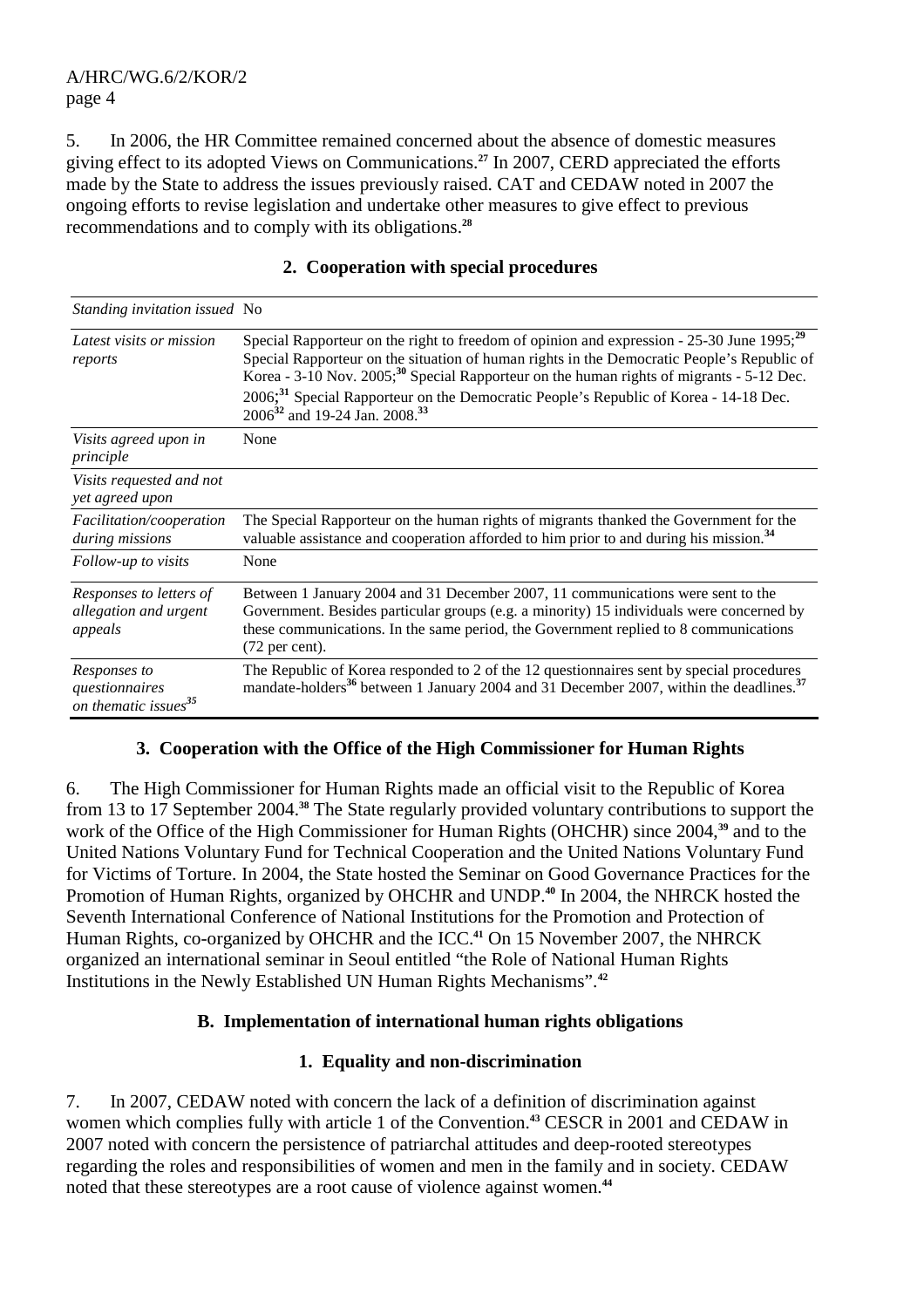8. As reported by NHRCK, a 2004 report of the Secretary-General on the issue of the total elimination of racism referred to the process of drafting a discrimination prohibition act, which was to be promulgated by the end of 2004 and informed of studies which show that ethnic minorities face severe discrimination and are systematically marginalized.**<sup>45</sup>** In 2007, CERD noted the absence of a definition of racial discrimination in the law and that the article of the Constitution on equality and non-discrimination includes none of the prohibited grounds of discrimination referred to in ICERD.**<sup>46</sup>** The Committee noted with concern that existing criminal law provisions that may be used to punish acts of racial discrimination have never been invoked in national courts.**<sup>47</sup>** It recommended that the State move expeditiously towards the drafting and the adoption of the discrimination prohibition act.**<sup>48</sup>**

9. CERD noted with concern that the emphasis placed on the ethnic homogeneity of the State may represent an obstacle to the promotion of understanding, tolerance and friendship among the different ethnic and national groups.**<sup>49</sup>** While welcoming, as also highlighted by UNHCR**<sup>50</sup>**, the adoption in May 2007, of the Act on the Treatment of Foreigners in Korea, it remained concerned about the persistence of widespread societal discrimination against foreigners.**<sup>51</sup>** While taking note of the explanations provided by the delegation that, in practice, non-citizens enjoy most of the rights and freedoms set out in the Constitution on an equal basis with citizens, CERD expressed concern, as highlighted also by UNHCR**<sup>52</sup>**, that strictly in accordance with article 10 of the Constitution, only citizens are equal before the law and entitled to exercise the rights set out in Chapter II of the Constitution.**<sup>53</sup>**

10. In 2003, CRC expressed concern that the Constitution does not explicitly prohibit discrimination on the grounds of race, colour, language, political or other opinion, national or ethnic origin, disability, birth or other status.**<sup>54</sup>** The Committee was further extremely concerned that societal discrimination against children with disabilities is widespread.**<sup>55</sup>**

# **2. Right to life, liberty and security of the person**

11. CAT expressed concern about the high number of suicides and other sudden deaths in detention facilities. It recommended, inter alia, that the State conduct a comprehensive analysis of the link, if any, between the number of such deaths and prevalence of torture and other forms of ill-treatment in detention.**<sup>56</sup>** CAT also expressed similar concern at the number of suicides in the military.<sup>57</sup> In its follow-up report to CAT, the State informed of concrete measures being considered or adopted in this regard.**<sup>58</sup>**

12. CAT remained concerned that the State has not incorporated a specific definition of the crime of torture in its penal legislation.**<sup>59</sup>** CAT and the HR Committee expressed concern about continuing allegations of torture and other forms of ill-treatment in places of detention. CAT also noted with concern the use of excessive force and other forms of ill-treatment during arrest and investigation.**<sup>60</sup>** The HR Committee regretted the continued practice of certain forms of disciplinary punishment and recommended that the State discontinue harsh and cruel measures of disciplinary confinement.**<sup>61</sup>** CAT and the HR Committee were also concerned at the lack of thorough investigation and adequate punishment of the responsible officials. CAT expressed concern at reports that investigation records are invoked and relied on during criminal trials, often encouraging investigators to obtain confessions from suspects. CAT recommended to ensure that statements made as a result of torture cannot be invoked as evidence in any proceedings.**<sup>62</sup>** In 2006, CAT urged the adoption of the bill to exclude or suspend the application of a statute of limitations to crimes against humanity, including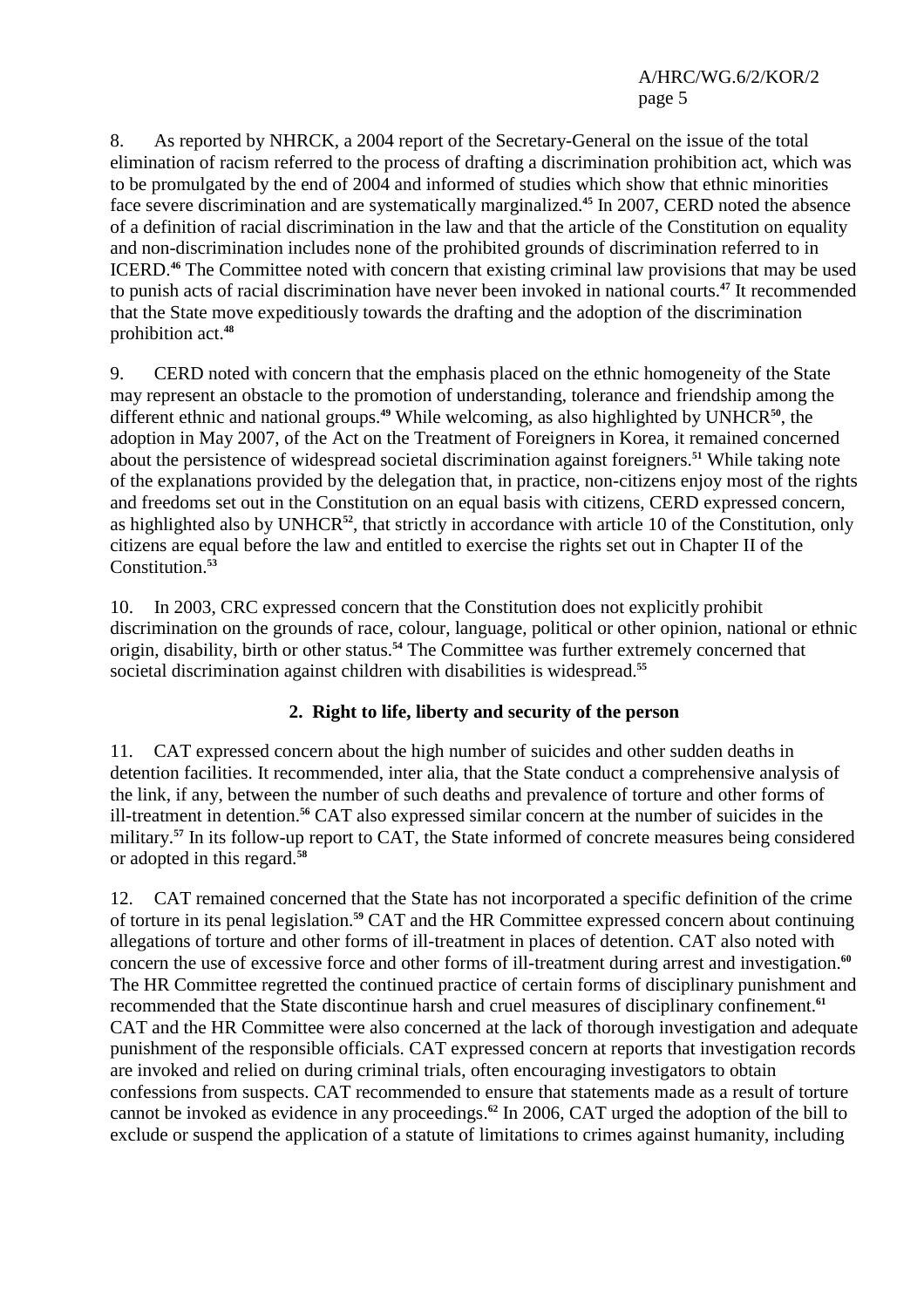torture.**<sup>63</sup>** In its follow-up report to CAT and to the HR Committee, the State provided information on measures it adopted, such as the establishment of the Human Rights Bureau in May 2006, the revision of the "Investigation Standards on Human Rights Protection,"**<sup>64</sup>** and the promulgation in 2007 of the Act on Execution of Penalties and Treatment of Prisoners.**<sup>65</sup>**

13. In 2006, CAT expressed concern, highlighted also by UNHCR,**<sup>66</sup>** at the absence of adequate legal protection of individuals, particularly of asylum-seekers, against deportation or removal to locations where they might be subjected to torture.**<sup>67</sup>**

14. CAT expressed concern about the number of persons held in "substitute cells" (detention cells in police stations), which are reported to be overcrowded and in poor condition. It asked the State inter alia to complete the proposed construction of new detention facilities.**<sup>68</sup>** In its follow-up report to CAT, the State informed the Committee of concrete measures it took, such as closing some "substitute cells" and the construction of new prisons.**<sup>69</sup>**

15. CRC noted with great concern that corporal punishment is officially permitted in schools and recommended that the State implement the recommendation of NHRCK that the relevant legislation and regulations be amended to expressly prohibit corporal punishment in the home, schools and all other institutions.**<sup>70</sup>**

16. CAT noted with concern the prevalence of domestic violence and other forms of gender-based violence, including marital rape. While CEDAW and the HR Committee welcomed measures taken by the State, they expressed concern that specific legal provisions on domestic violence are lacking and, together with CAT, regretted that marital rape has not been criminalized as well as the lack of progress in the prosecution and punishment of those responsible.**<sup>71</sup>** The Special Rapporteur on the human rights of migrants recommended in 2007 that the State mitigate the requirements to apply for naturalization for the victims of domestic violence, and that it provide a legal system to protect the foreign spouse enabling foreign victims to have access to adequate interpretation facilities in police stations and the courts.**<sup>72</sup>**

17. CERD noted in 2003, as highlighted also by UNHCR,**<sup>73</sup>** the State's efforts to combat trafficking of foreign women for the purpose of prostitution.**<sup>74</sup>** In 2007, CERD and CEDAW remained concerned about the widespread trafficking of foreign women and the persistence of trafficking and exploitation of prostitution and recommended, inter alia, to review the law in order to ensure that women in prostitution are not criminalized.**<sup>75</sup>**

18. In 2001, CESCR expressed concern about the rising incidence of sexual exploitation of children, child labour, and hardships caused by the breakdown of the family. While welcoming the enactment in 2000 of the Juvenile Protection Act, CRC expressed concern that it is not being effectively implemented. CRC recommended inter alia the development of a National Plan of Action on Commercial Sexual Exploitation of Children.**<sup>76</sup>**

19. While taking note of the draft counterterrorism law, the HR Committee recommended that the State ensure that all counterterrorism and related legislative measures are in conformity with ICCPR and to introduce a definition of "terrorist acts" in its legislation.**<sup>77</sup>**

# **3. Administration of justice and the rule of law**

20. The HR Committee expressed concern about the State's interference with the right to counsel during pretrial criminal detention.**<sup>78</sup>** CAT further noted that the right to have legal counsel present during interrogations and investigations is only permitted under guidelines of the public prosecutors' office, and recommended that the State adopt relevant amendments to the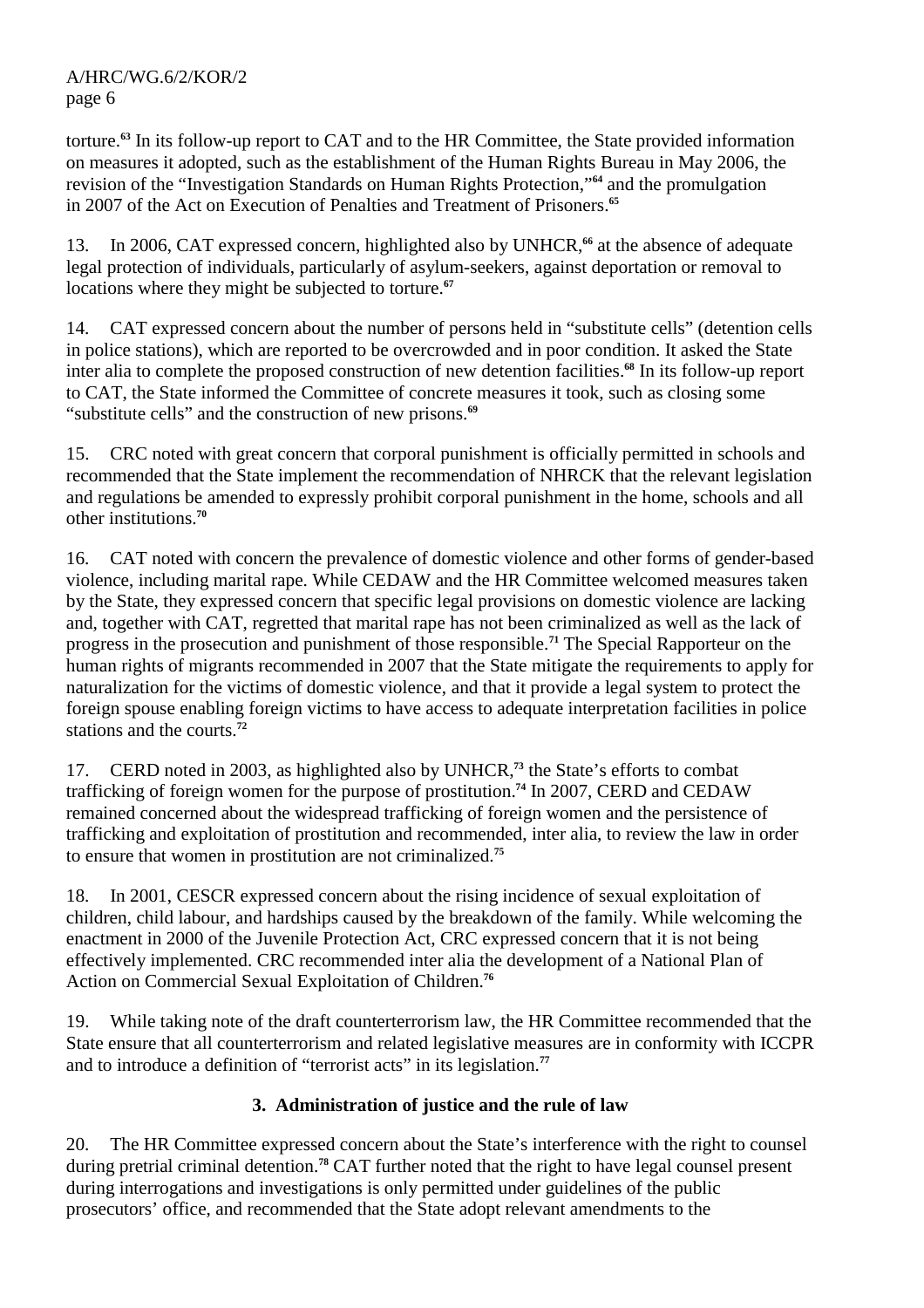Criminal Procedure Act.**<sup>79</sup>** In its follow-up report to CAT, the State informed the Committee that the revised bill of this Act was passed by the National Assembly on 30 April 2007 to ensure the presence of counsel during interrogations of suspects.**<sup>80</sup>** The HR Committee remained concerned that those detained for the purposes of criminal investigation or under an arrest warrant do not enjoy an automatic right to be brought promptly before a judge to have the legitimacy of their detention determined.**<sup>81</sup>**

21. CAT and the HR Committee expressed concern at the urgent arrest procedure, by which individuals can be detained without an arrest warrant for a maximum period of 48 hours. Both committees expressed concern, in particular, at reports of excessive recourse to and abuse of this procedure. In 2006, CAT and the HR Committee urged the State to promptly adopt the relevant amendments to the Criminal Procedure Act.**<sup>82</sup>**

22. CRC noted with concern that juveniles accused of violating the law and subject to protective disposition may be deprived of their liberty without undergoing criminal procedures and having access to legal assistance.**<sup>83</sup>**

## **4. Freedom of religion or belief, expression, association and peaceful assembly, and right to participate in public and political life**

23. The HR Committee noted with concern that, under the Military Service Act of 2003, the penalty for refusal of active military service is imprisonment for a maximum of three years, and that those who have not satisfied military service requirements are excluded from employment in government or public organizations; and that convicted conscientious objectors bear the stigma of a criminal record. It requested the State to recognize the right of conscientious objectors to be exempted from military service.**<sup>84</sup>** In 2006, the Committee adopted Views on two individual communications**<sup>85</sup>**, finding a violation of article 18 (1) of the Covenant (refusal to be drafted for compulsory military service based on religious beliefs; thus conviction and sentence were a restriction on ability to manifest religion or belief). It recommended that the State provide the authors with an effective remedy, including compensation. Since the response of the State has not been considered satisfactory by the HR Committee, the dialogue remains open.**<sup>86</sup>**

24. In 2003, the HR Committee adopted Views on an individual communication,**<sup>87</sup>** finding a violation of article 18 (1) and 19 (1) in conjunction with article 26 of ICCPR regarding the application of the "ideology conversion system" that restricts freedom of expression and of manifestation of belief on the discriminatory basis of political opinion. In the same Views, the Committee also found a violation of article 10, paragraphs 1 and 3 because of a detention of 13 years in solitary confinement on the basis of the author's political opinions. It requested the State to provide the victim with an effective remedy, and to avoid similar violations in the future. On 14 October 2003, the State informed the Committee that the "law-abidance oath system" was abolished and that the author may submit an application for compensation. However, the response of the Republic of Korea has not been considered satisfactory by the HR Committee and the dialogue remains open.**<sup>88</sup>**

25. In 2006, the HR Committee noted recent attempts to amend the National Security Law and the absence of consensus concerning its alleged continued necessity for reasons of national security. However, it noted with concern that prosecutions continue to be pursued and that the restrictions placed on the freedom of expression do not meet the requirements of ICCPR.**<sup>89</sup>** Since 1995, it has found violations of ICCPR in five cases related to limitations of rights considered necessary by the State for the protection of national security. In four of those cases, it found a violation of freedom of expression**90** and in one of them, a violation of freedom of association.**91** The dialogue remains open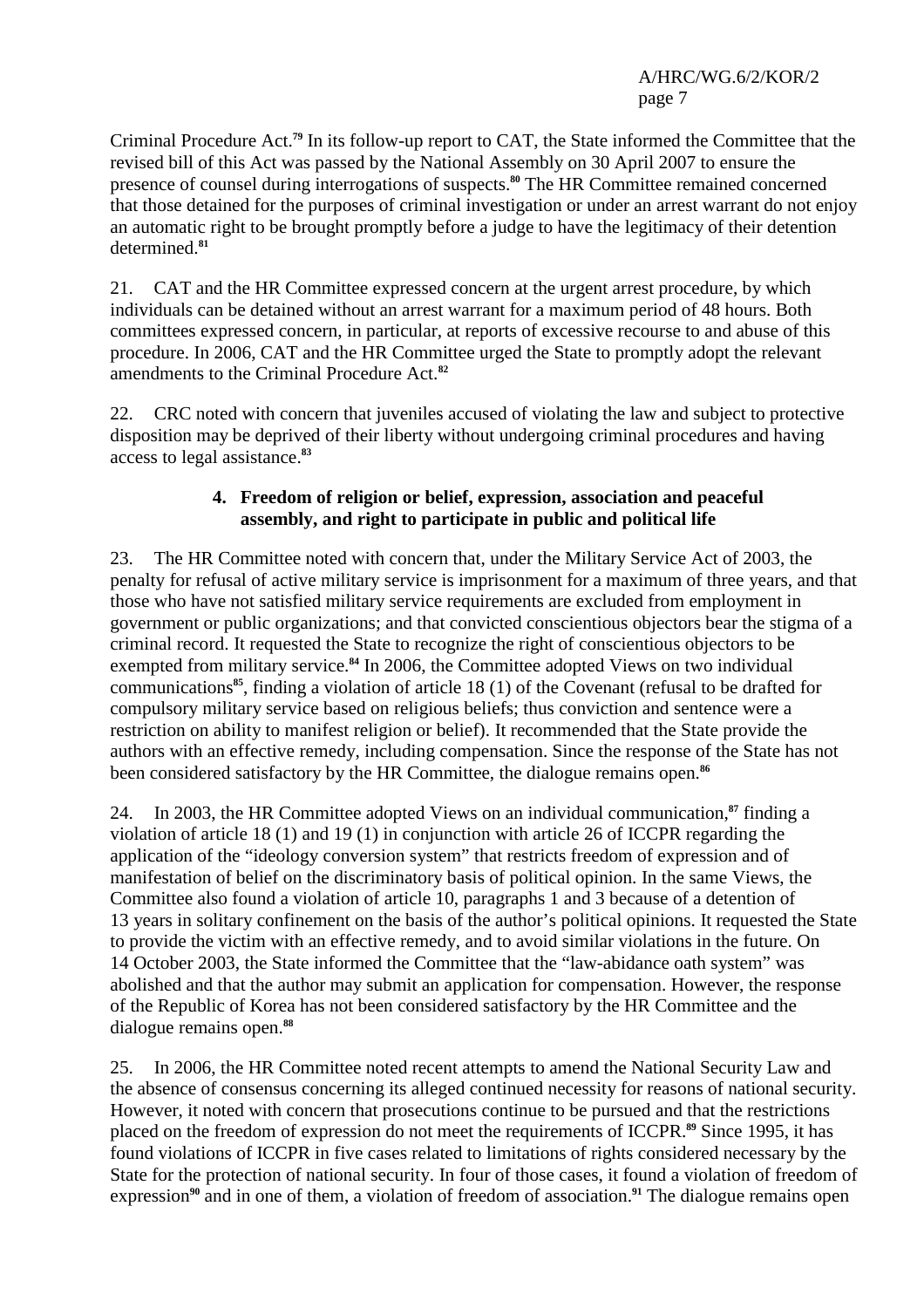in all of those five cases. In a reply dated 16 August 2006, the Government announced that, to prevent the recurrence of similar violations, it was actively pursuing the abolition or revision of this law.**<sup>92</sup>** Meanwhile, it assured that it would continue to make the utmost efforts to minimize the possibility of arbitrary interpretation and application of the law by law enforcement officials. In its follow-up report, the State indicated that as a result of its efforts, the number of persons booked or detained on charges of violations of the Act and the rate of such detentions steadily declined.**<sup>93</sup>**

26. The HR Committee expressed concern at the significant number of senior public officials who are not permitted to form and join trade unions and at the State's unwillingness to recognize certain trade unions.**<sup>94</sup>** CRC expressed concern at the limitations on students' freedom of expression and association due to strict administrative control of student councils and school regulations.**<sup>95</sup>**

27. Three mandate-holders expressed concern at the arrest of a number of human rights activists, following a peaceful demonstration against the forced eviction of villagers.**<sup>96</sup>** The State replied that the police arrested illegal and violent protesters interfering in the execution of provisional disposition of lands and buildings.**<sup>97</sup>** In another instance, two mandate-holders expressed concern at acts of repression against the Korean Government Employees Union (KGEU). It was reported that during a peaceful demonstration that had been legally notified to the authorities in advance, several people were severely beaten by the riot police and eight KGEU members were arrested.**<sup>98</sup>** The State did not reply to this communication.**<sup>99</sup>**

28. While CEDAW noted, in 2007, the adoption of laws and plans to increase women's participation in public and political life, it noted with concern, together with the HR Committee, that women are underrepresented in high-level positions in the political, legal and judicial spheres.**<sup>100</sup>**

# **5. Right to work and to just and favourable conditions of work**

29. An ILO Committee of Experts noted in 2006 that the State is implementing affirmative action measures to increase the employment of women, including in management positions in State-owned companies and government subsidies, on a trial basis. It also noted from the Government's report the increase in the proportion of women in professional, technical and managerial positions.**<sup>101</sup>** While welcoming the measures aimed at improving the situation of women in the labour market, CEDAW expressed concern about the serious disadvantages women face and insufficient compliance with existing labour legislation.**<sup>102</sup>**

# **6. Right to social security and to an adequate standard of living**

30. In 2001, CESCR noted with satisfaction the adoption of a wide range of laws and programmes aimed at ensuring an adequate standard of living for all persons but expressed doubts about the adequacy of the assistance given.**<sup>103</sup>** In 2003, CRC was encouraged by the very positive health indicators for children but remained concerned, as CESCR did in 2001, about the low allocation from the government budget to health and about the predominance of privately operated health-care facilities.**<sup>104</sup>** CEDAW expressed concern that many women depend on working members of their families for access to health services and that the rate of abortion among women between 20 and 24 is high.**<sup>105</sup>**

# **7. Right to education and to participate in the cultural life of the community**

31. CERD welcomed the adoption in May 2006 of the Educational Support Plan for Children from Multi-cultural Families.**<sup>106</sup>** CRC and CESCR noted with concern that despite the State's relatively high level of economic development, only primary education is free. CESCR also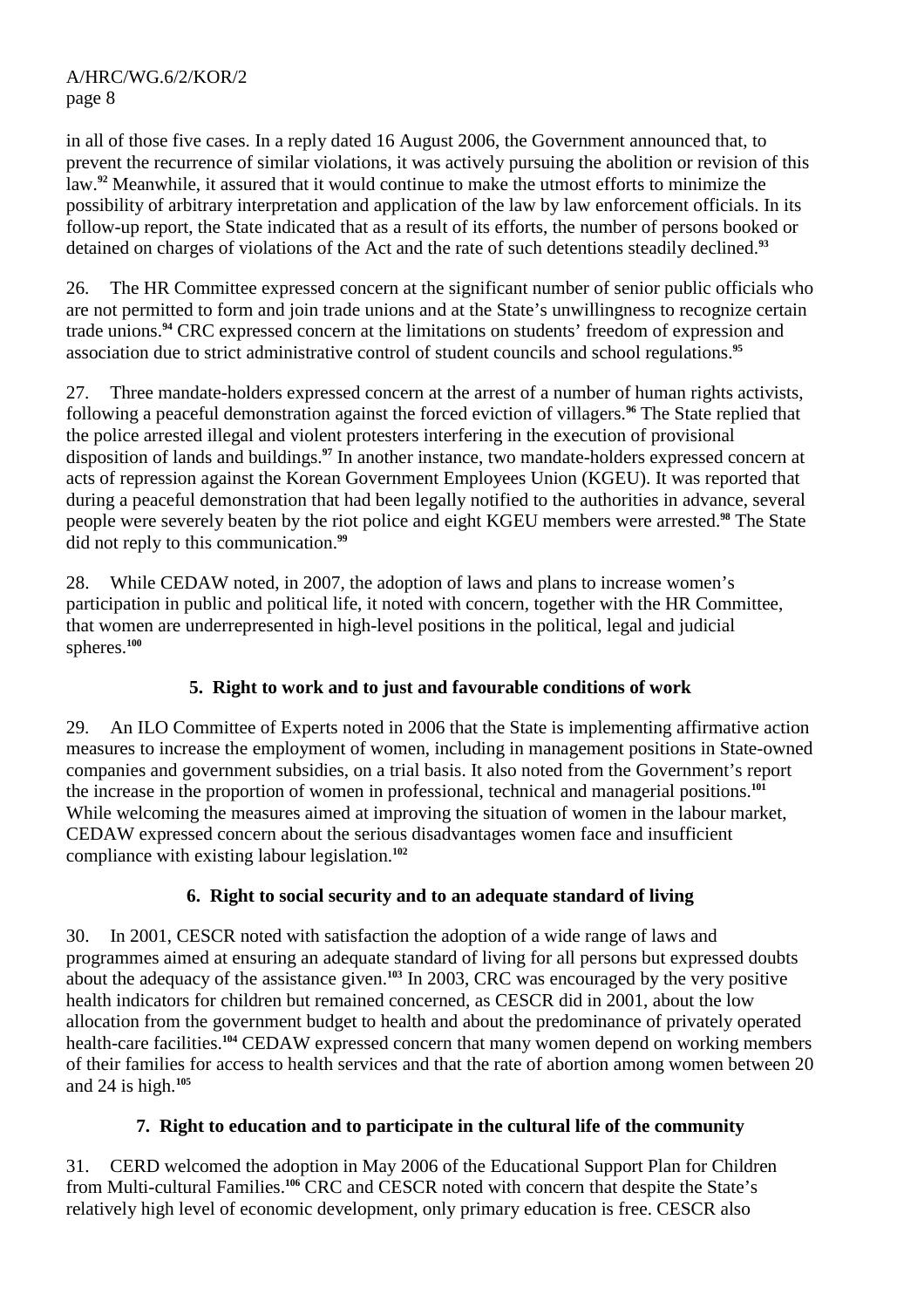expressed concern about the quality of education in public schools, which is low compared to private schools and about the predominance of private institutions in higher education, a fact detrimental to lower income groups. CRC and CESCR recommended that the State develop a time-bound strategy in this regard.**<sup>107</sup>**

#### **8. Migrants, refugees and asylum-seekers**

32. In 2006, the HR Committee noted with concern, as highlighted also by UNHCR,**<sup>108</sup>** that migrant workers face persistent discriminatory treatment and abuse in the workplace, are not provided with adequate protection and redress, and experience confiscation and retention of official identification papers.**<sup>109</sup>** CRC in 2003 recommended, as highlighted also by UNHCR,**<sup>110</sup>** that the Republic of Korea amend domestic laws to include specific provisions which ensure equal access to services for all foreign children, including those of undocumented migrant workers.**<sup>111</sup>** The HR Committee and CERD recommended that the State ensure to migrant workers enjoyment of their labour rights and the rights contained in ICCPR, without discrimination.**<sup>112</sup>** An ILO Committee of Experts noted in 2006 that NHRCK had by then dealt with some 370 employment discrimination cases, and noted surveys scheduled to be carried out on issues including employment discrimination on the ground of disability and discrimination against non-regular workers.**<sup>113</sup>** In its follow-up report to the HR Committee, the State provided information on existing measures or measures that were adopted to address concerns at discrimination faced by migrant workers.**<sup>114</sup>**

33. According to the Special Rapporteur on the human rights of migrants, the employment system for foreign workers can be divided into three categories, one of which is the employment system for unskilled foreign workers. Programmes in this category can be classified into two systems, the Employment Permit System (EPS) and the Industrial Trainee System (ITS).**<sup>115</sup>** In 2003, the National Assembly passed the Employment Permit for Migrant Workers Bill, establishing the EPS. Initially it was meant to replace the ITS, however, confronted by objections from the employers' unions, the authorities decided to operate both the ITS and the EPS. The latter was introduced in July 2004 in the following sectors: manufacturing, construction, agriculture, fishing, and service industries.**<sup>116</sup>** In August 2007, the three-year cycle of implementation of the EPS came to an end and the State committed itself to revise it in order to address, inter alia, the plight of undocumented migrants. Many irregular migrant workers are hoping for legalization under the new revision of the EPS Act in 2007; however, the Ministry of Justice and the Immigration Department are reportedly not favouring the regularization of undocumented migrant workers.**<sup>117</sup>** While CERD welcomed the establishment, in June 2006, of the Interpretation Support Centre for Foreign Migrant Workers,**<sup>118</sup>** an ILO Committee of Experts noted in 2007 that the State acknowledged that there were considerable problems with the ITS. The ILO Committee stated that the revised EPS system will be effective on 1 January 2007.**<sup>119</sup>** The Special Rapporteur stressed that most of the jobs performed in the framework of the ITS were considered to be "dirty", "difficult", and "dangerous".**<sup>120</sup>** He also noted that the EPS requirements place migrant workers in a vulnerable situation and impede their freedom of movement of work.**<sup>121</sup>** A 2007 ILO report noted that the EPS prevents a migrant worker from changing jobs more than three times.**<sup>122</sup>** An ILO Committee of Experts requested further information regarding the EPS, in particular how this system ensures that migrant workers are protected against discrimination.**<sup>123</sup>**

34. The Special Rapporteur on the human rights of migrants noted that women now constitute approximately one third of migrant workers. They are frequently under threat of sexual harassment and abuse in the workplace, and their average income is lower than that of male co-workers. Undocumented female migrant workers do not report violence perpetrated against them out of fear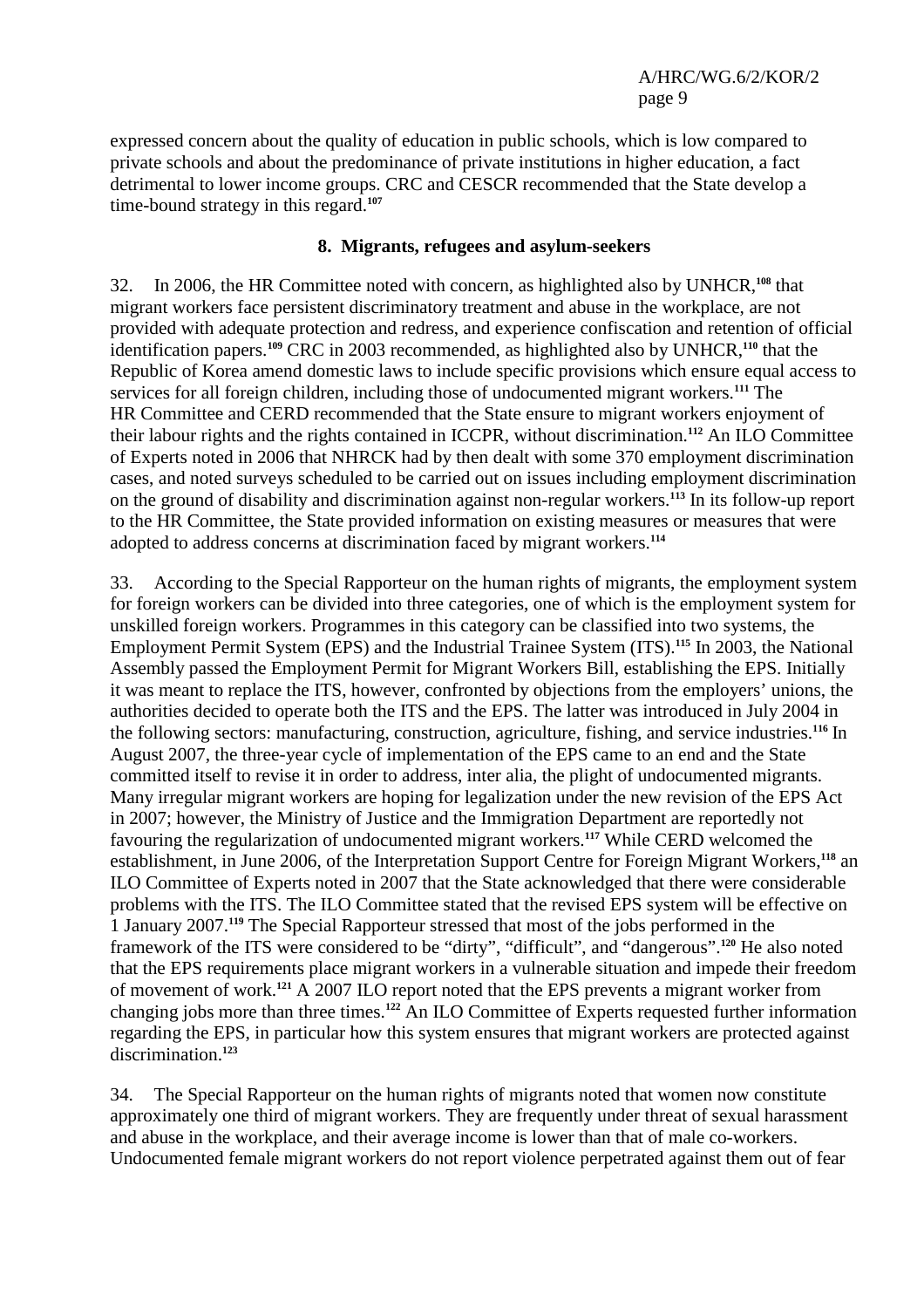of arrest and deportation.**<sup>124</sup>** According to the Special Rapporteur, the deportation of irregular migrants' children is also an issue of particular concern, following the new policy on children of undocumented migrants put in place on 21 August 2006.**<sup>125</sup>**

35. According to the Special Rapporteur, female migrant workers arriving with an "entertainer visa" are increasingly being lured into sexual activities. This visa category, established in 1994, has met an increasing demand for foreign female entertainers and requests doubled since 1997. Sex workers often suffer from serious abuses, and language and cultural barriers exacerbate their vulnerable legal status. Most of them are irregular migrant workers who have overstayed their "entertainer visas", which makes it even more difficult for them to report abuse or seek redress.**<sup>126</sup>**

36. The Special Rapporteur on the human rights of migrants reported that in the last few years, the number of international marriages has sharply increased.**<sup>127</sup>** According to the Special Rapporteur, since foreign female spouses are not allowed to work legally, they automatically belong to a marginalized labour market. Another disturbing factor about these marriages is that the legal resident status of a female migrant spouse depends entirely on her Korean husband, which subjects them to all sorts of domestic abuse.**<sup>128</sup>**

37. The 2006 UNHCR Global Report noted that there had been some progress in the implementation of the 1951 Convention and its 1967 Protocol and improvement in the treatment of refugees, and noted the doubling of staff of the Refugee Unit at the Seoul Immigration Office.**<sup>129</sup>** CERD noted with appreciation the information provided by the delegation that the Immigration Control Act is currently being reviewed in order to strengthen the protection of refugees and asylum-seekers. However, it expressed concern, as CESCR did in 2001, and as highlighted also by UNHCR,**<sup>130</sup>** that only a limited number of asylum-seekers have obtained recognition as refugees since the entry into force of the 1951 Convention.**<sup>131</sup>**

38. In 2007, the Special Rapporteur on the situation of human rights in the Democratic People's Republic of Korea encouraged the Republic of Korea to continue its humanitarian policy of accepting those who sought refuge from the Democratic People's Republic of Korea and to facilitate their social recovery and reintegration, with more opportunities for vocational training and other forms of support with a view to sustainably accessing a variety of employment and livelihood options.**<sup>132</sup>** Concluding his visit to the Republic of Korea in January 2008, the Special Rapporteur also invited a more comprehensive support system for those who seek refuge in the country.**<sup>133</sup>**

# **III. ACHIEVEMENTS, BEST PRACTICES, CHALLENGES AND CONSTRAINTS**

39. The HR Committee welcomed the measures taken to combat domestic violence, in particular the nomination of special prosecutors charged with handling such crimes.**<sup>134</sup>** In 2006, CAT welcomed measures taken by the State to investigate and provide remedies for past violations of human rights, such as the enactment in 2000 of the Special Act to Find the Truth on Suspicious Deaths and the subsequent establishment of the Presidential Truth Commission on Suspicious Deaths.**<sup>135</sup>**

# **IV. KEY NATIONAL PRIORITIES, INITIATIVES AND COMMITMENTS**

#### **A. Pledges by the State**

40. In 2008, the State committed to implement its National Action Plan on Human Rights from 2007-2011, which, as it noted, includes institutional provisions to protect socially vulnerable and minority groups.**<sup>136</sup>** It also committed to enhance cooperation and partnership with civil society and strengthen human rights education and thereby incorporate human rights into the mainstream of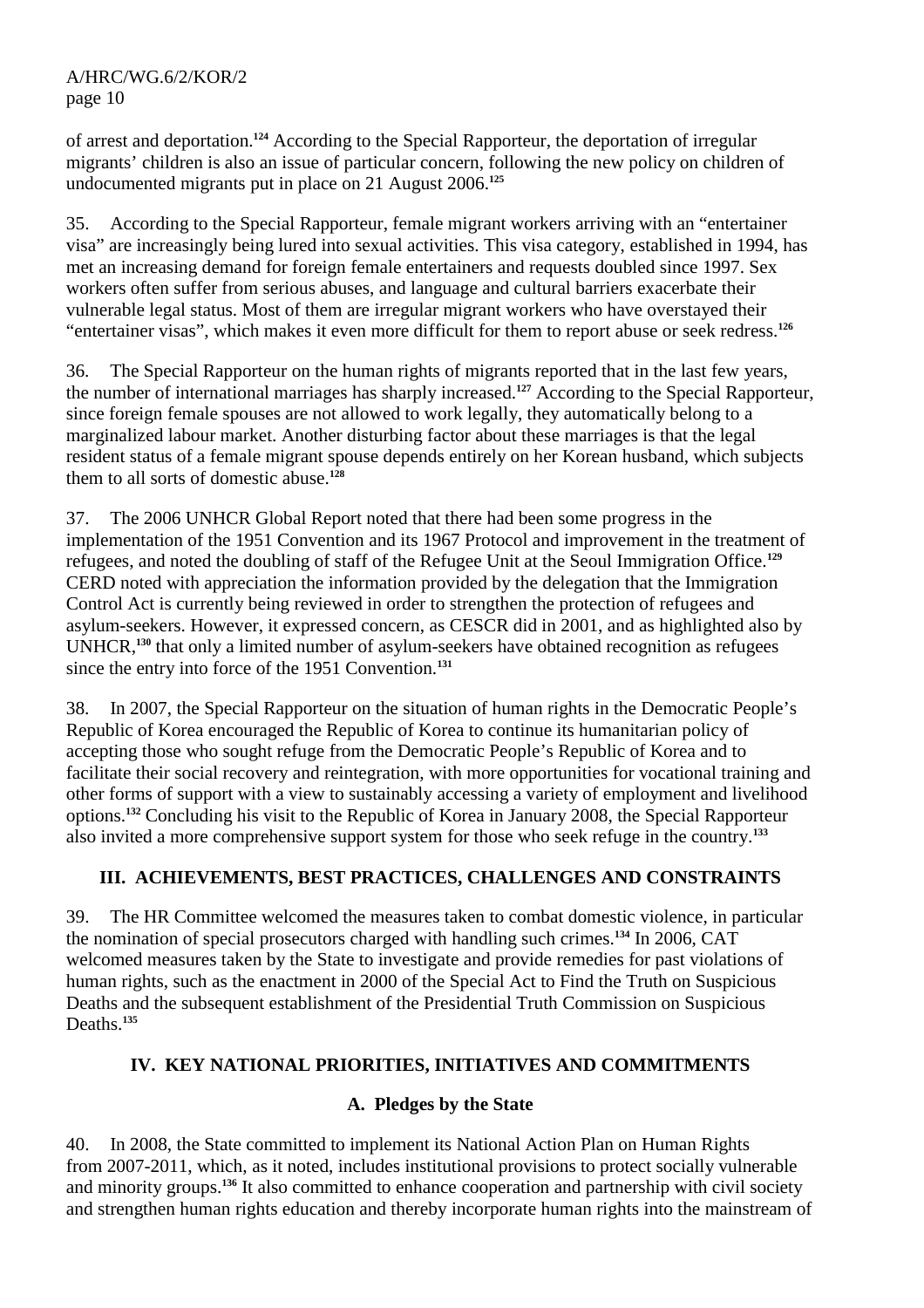all sectors of society.**<sup>137</sup>** Furthermore, it committed to support Member States in their implementation of human rights obligations with technical cooperation, and to contribute to the process of identifying and clarifying standards with regard to new human rights issues such as regarding bioethics and information technology.**<sup>138</sup>**

## **B. Specific recommendations for follow-up**

41. In 2006, CAT recommended the State to inform it, within a year, of the specific steps taken in pursuance of the recommendations concerning measures to prevent and prohibit torture and ill-treatment by law-enforcement officials; to ensure that fundamental legal safeguards are respected; to limit the use of "substitute cells" and to ensure the enjoyment of human conditions for detainees; to prevent and reduce the number of deaths in detention facilities; and to prevent ill-treatments and abusive measures in the military.**<sup>139</sup>** The requested information was provided by the State on 27 June 2007, such as information on the concrete measures considered or already adopted to comply with the recommendations.**<sup>140</sup>**

42. The HR Committee requested to be informed by November 2007 of practical steps taken to follow up on the recommendations concerning the enjoyment by migrant workers of the rights enshrined in the Covenant without discrimination, the measures taken to prevent torture and ill-treatment by law-enforcement officials, and the amendment of the National Security Law in order to meet the requirements of article 19 (3) of ICCPR.**<sup>141</sup>** The requested information was provided by the State on 25 February 2008 and will be examined by the Committee at its ninety-second session (March-April 2008). In January 2008, the State informed the HR Committee of the legislative and policy measures considered or adopted to comply with the recommendations formulated in paragraphs 12, 13 and 18 of its concluding observations.**<sup>142</sup>**

43. CERD requested information by August 2008 on the way the State has followed up on recommendations concerning the measures to prohibit and eliminate all forms of discrimination against foreigners, to prohibit and punish racially motivated criminal offences, and to strengthen the protection of the rights of foreign female spouses.**<sup>143</sup>**

44. In 2007, the Special Rapporteur on the human rights of migrants recommended a number of measures in order to comply with international human rights labour standards**<sup>144</sup>** including ratification of the ICRMW; the review of labour laws, especially the EPS Act;**<sup>145</sup>** and measures to protect women in particular those involved in international marriages.**<sup>146</sup>** The Special Rapporteur encouraged incentives for voluntary return of migrants rather than expulsion in accordance with procedural guarantees against forced return.**<sup>147</sup>**

*Notes* 

**1** Unless indicated otherwise, the status of ratifications of the instruments below may be found in *Multilateral Treaties Deposited with the Secretary-General: Status as at 31 December 2006* (ST/LEG/SER.E.25), complemented by the official website of the United Nations Treaty Collection database, Office of Legal Affairs of the United Nations Secretariat, http://untreaty.un.org/.

<sup>2</sup> The following abbreviations have been used for this document:

| <b>ICERD</b>      | International Convention on the Elimination of All Forms of Racial Discrimination |
|-------------------|-----------------------------------------------------------------------------------|
| <b>ICESCR</b>     | International Covenant on Economic, Social and Cultural Rights                    |
| <b>ICCPR</b>      | International Covenant on Civil and Political Rights                              |
| <b>ICCPR-OP 1</b> | <b>Optional Protocol to ICCPR</b>                                                 |
| <b>ICCPR-OP 2</b> | Second Optional Protocol to ICCPR, aiming at the abolition of the death penalty   |
| <b>CEDAW</b>      | Convention on the Elimination of All Forms of Discrimination against Women        |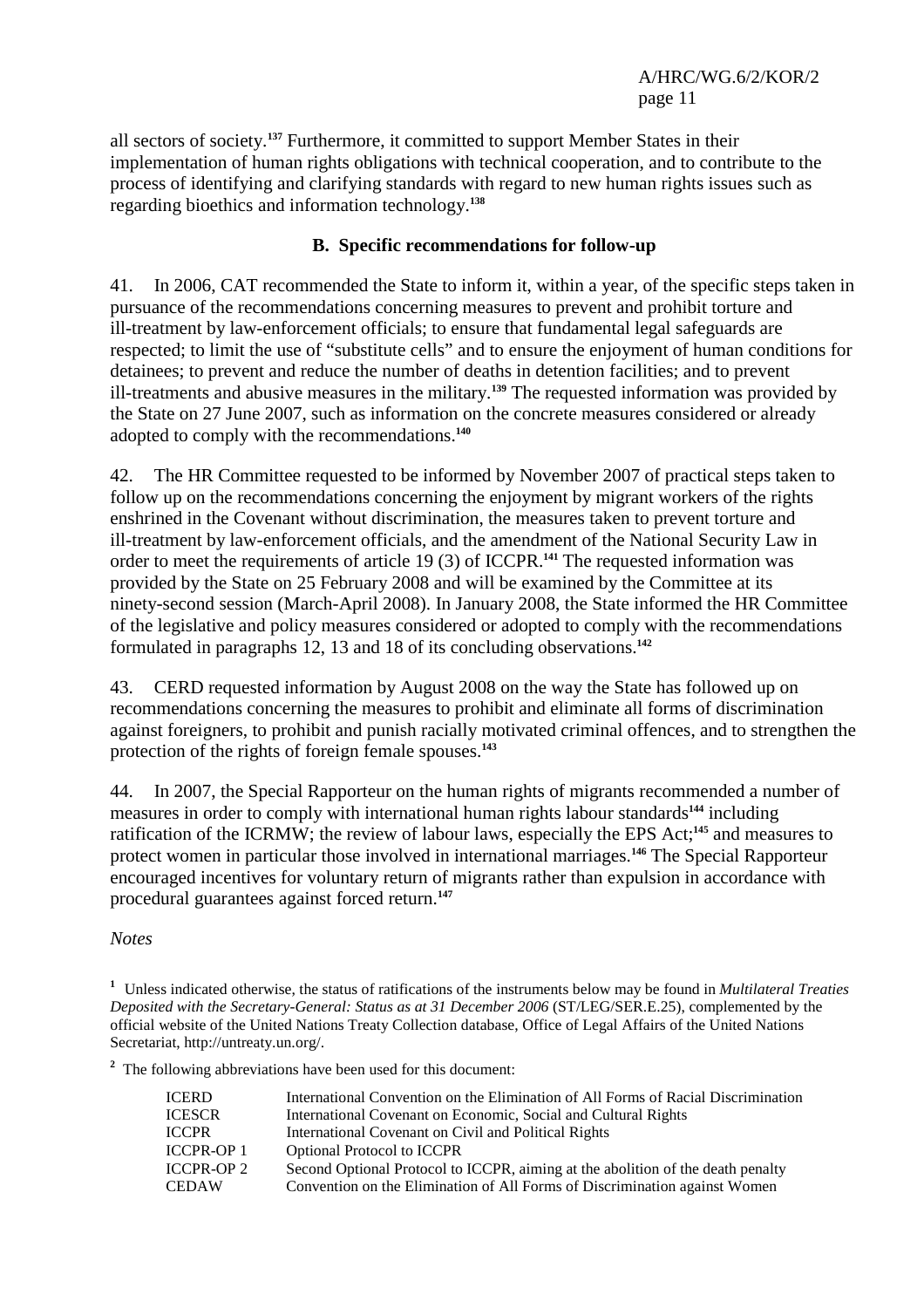| <b>Optional Protocol to CEDAW</b>                                                          |
|--------------------------------------------------------------------------------------------|
| Convention against Torture and Other Cruel, Inhuman or Degrading Treatment or              |
| Punishment                                                                                 |
| Optional Protocol to CAT                                                                   |
| Convention on the Rights of the Child                                                      |
| Optional Protocol to CRC on the involvement of children in armed conflict                  |
| Optional Protocol to CRC on the sale of children, child prostitution and child pornography |
| International Convention on the Protection of the Rights of All Migrant Workers and        |
| Members of Their Families                                                                  |
| Convention on the Rights of Persons with Disabilities                                      |
| Optional Protocol to Convention on the Rights of Persons with Disabilities                 |
| International Convention for the Protection of All Persons from Enforced Disappearance     |
|                                                                                            |

<sup>3</sup> Protocol to Prevent, Suppress and Punish Trafficking in Persons, Especially Women and Children, supplementing the United Nations Convention against Transnational Organized Crime.

<sup>4</sup> 1951 Convention relating to the Status of Refugees and its 1967 Protocol, 1954 Convention relating to the status of Stateless Persons and 1961 Convention on the Reduction of Statelessness.

**5** Geneva Convention for the Amelioration of the Condition of the Wounded and Sick in Armed Forces in the Field (First Convention); Geneva Convention for the Amelioration of the Condition of Wounded, Sick and Shipwrecked Members of Armed Forces at Sea (Second Convention); Convention relative to the Treatment of Prisoners of War (Third Convention); Convention relative to the Protection of Civilian Persons in Time of War (Fourth Convention); Protocol Additional to the Geneva Conventions of 12 August 1949, and relating to the Protection of Victims of International Armed Conflicts (Protocol I); Protocol Additional to the Geneva Conventions of 12 August 1949, and relating to the Protection of Victims of Non-International Armed Conflicts (Protocol II); Protocol Additional to the Geneva Conventions of 12 August 1949, and relating to the Adoption of an Additional Distinctive Emblem (Protocol III). For the official status of ratifications, see Federal Department of Foreign Affairs of Switzerland, at: http://www.eda.admin.ch/eda/fr/home/topics/intla/intrea/chdep/warvic.html.

<sup>6</sup> International Labour Organization Convention No. 29 concerning Forced or Compulsory Labour; Convention No. 105 concerning the Abolition of Forced Labour; Convention No. 87 concerning Freedom of Association and Protection of the Right to Organize; Convention No. 98 concerning the Application of the Principles of the Right to Organize and to Bargain Collectively; Convention No. 100 concerning Equal Remuneration for Men and Women Workers for Work of Equal Value; Convention No. 111 concerning Discrimination in Respect of Employment and Occupation; Convention No. 138 concerning Minimum Age for Admission to Employment; Convention No. 182 concerning the Prohibition and Immediate Action for the Elimination of the Worst Forms of Child Labour.

<sup>7</sup> CERD, Concluding observations, CERD/C/KOR/CO/14, adopted on 17 August 2007, para. 21, CEDAW, Concluding observations, CEDAW/C/KOR/CO/6, adopted on 31 July 2007, para. 39 and CRC, CRC/C/15/Add.197, para. 59.

**8** CEDAW, para. 20.

**9** CAT, Concluding observations, CAT/C/KOR/CO/2, adopted on 18 May 2006, para. 22.

**<sup>10</sup>** See Republic of Korea's Voluntary Pledge submitted in support of its candidacy to the membership of the Human Rights Council, New York, 29 January 2008, p. 3.

<sup>11</sup> Republic of Korea's Voluntary Pledge submitted in support of its candidacy to the membership of the HRC, New York, 29 January 2008, p. 3.

<sup>12</sup> CEDAW, Concluding observations, CEDAW/C/KOR/CO/6, adopted on 31 July 2007, paras. 4 and 11.

<sup>13</sup> Statement by the Government of the Republic of Korea (RoK) to the Human Rights Council, 14 March 2007, Summary Record, A/HRC/4/SR.5, para. 84. Republic of Korea's Voluntary Pledge submitted in support of its candidacy to the membership of the Human Rights Council, New York, 29 January 2008, p. 3.

**<sup>14</sup>** CRC, paras. 9 and 10.

<sup>15</sup> The HR Committee, Concluding observations, CCPR/C/KOR/CO/3, adopted on 2 November 2006, para. 8.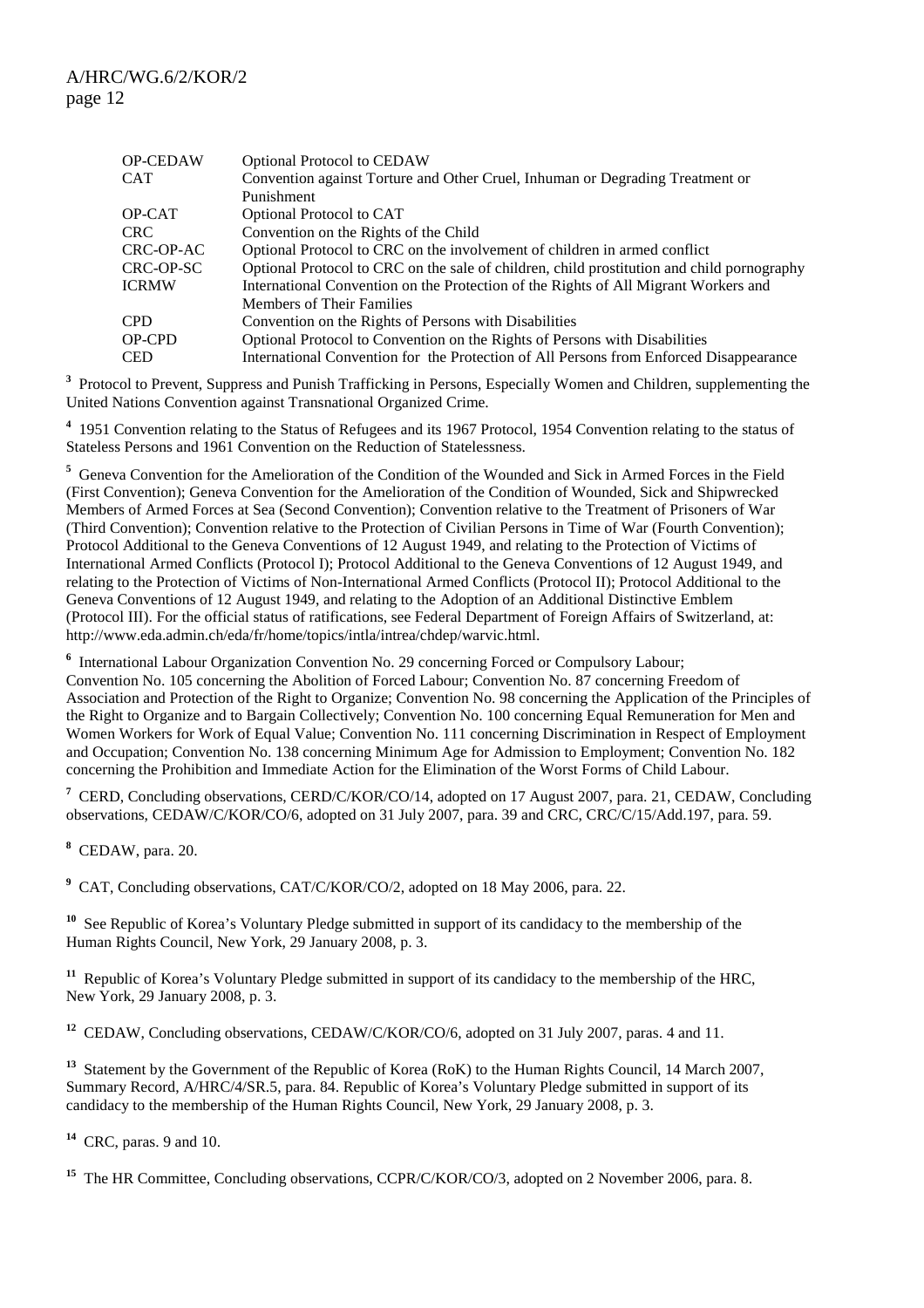<sup>16</sup> CRC, para. 3.

**<sup>17</sup>** The HR Committee, para. 6, CEDAW, para. 6.

**<sup>18</sup>** CESCR, Concluding observations, E/C.12/1/Add.59, adopted on 9 May 2001, paras. 15 and 36.

**<sup>19</sup>** The HR Committee, para. 3, CEDAW, para. 9 and CRC, para. 4.

**<sup>20</sup>** A/HRC/7/70, para. 3.

**<sup>21</sup>** CEDAW, para. 7 and the HR Committee, para. 4.

**<sup>22</sup>** CRC, paras. 15 and 16.

**<sup>23</sup>** CERD, para. 5.

**<sup>24</sup>** CEDAW, para. 8 and the HR Committee, para. 4.

<sup>25</sup> Letter from the Government of Korea dated on 22 May 2006, and letters from the High Commissioner for Human Rights dated on 9 January 2006 and 10 December 2007. On the Plan of Action for the first phase of the World Programme, see the General Assembly resolution of July 2005, A/RES/59/113B. The first phase was extended to 2009 by the Human Rights Council on 28 September 2007, A/HRC/RES/6/24. See http://www2.ohchr.org/english/issues/ education/ training/programme.htm.

**<sup>26</sup>** The following abbreviations have been used in this document:

CERD - Committee on the Elimination of Racial Discrimination; CESCR - Committee on Economic, Social and Cultural Rights; HR Committee - Human Rights Committee; CEDAW - Committee on the Elimination of Discrimination against Women; CAT - Committee against Torture; CRC - Committee on the Rights of the Child; CMW - Committee on the Protection of the Rights of All Migrant Workers and Members of Their Families.

**<sup>28</sup>** CERD, paras. 3 and 4, CAT, para. 2 and CEDAW, paras. 2 and 3.

**<sup>29</sup>** Report E/CN.4/1996/39/Add.1.

**<sup>30</sup>** Report E/CN.4/2006/35.

**<sup>31</sup>** Report A/HRC/4/24/Add.2.

**<sup>32</sup>** Report A/HRC/4/15.

<sup>33</sup> Press Release, United Nations Special Rapporteur on the Situation of Human Rights in the Democratic People's Republic of Korea (DPRK) concludes visit to the Republic of Korea, 25 January 2008.

**<sup>34</sup>** A/HRC/4/24/Add.2, page 2 (summary).

<sup>35</sup> The questionnaires included in this section are those which have been reflected in an official report by a special procedure mandate-holder.

<sup>36</sup> See (i) report of the Special Rapporteur on the right to education (A/HRC/4/29), questionnaire on the right to education of persons with disabilities sent in 2006;

**<sup>27</sup>** HR Committee, para. 7.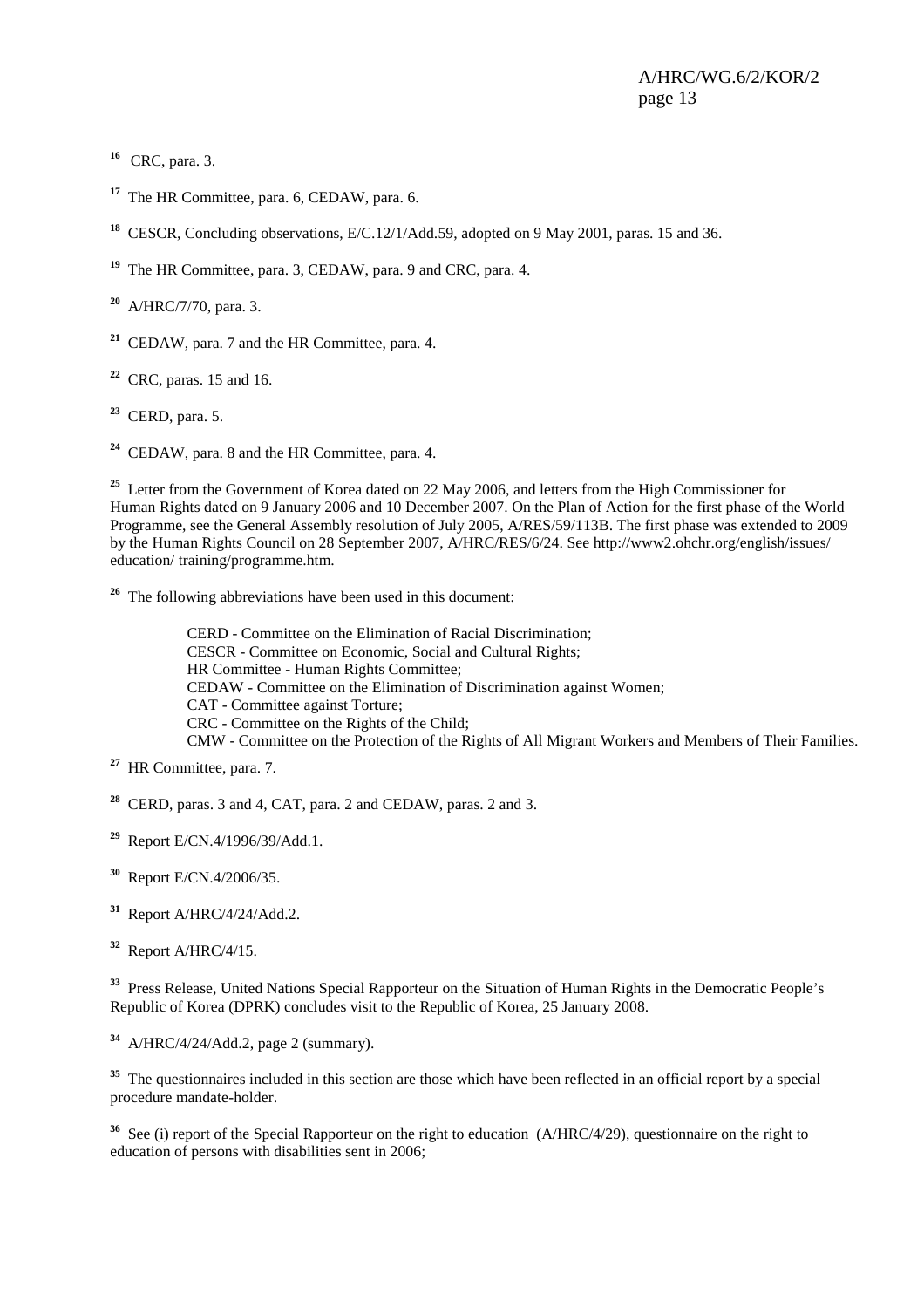(ii) report of the Special Rapporteur on the human rights of migrants (A/HRC/4/24), questionnaire on the impact of certain laws and administrative measures on migrants sent in September 2006;

 (iii) report of the Special Rapporteur on the human rights aspects of victims of trafficking in persons, especially women and children (A/HRC/4/23), questionnaire on issues related to forced marriages and trafficking in persons, sent in July 2006;

 (iv) report of the Special Representative of the Secretary-General on human rights defenders (E/CN.4/2006/95 and Add.5), questionnaire on the implementation of the Declaration on the Right and Responsibility of Individuals, Groups and Organs of Society to Promote and Protect Universally Recognized Human Rights and Fundamental Freedoms sent in June 2005;

 (v) report of the Special Rapporteur on the situation of human rights and fundamental freedoms of indigenous people (A/HRC/6/15), questionnaire on the human rights of indigenous peoples sent in August 2007;

 (vi) report of the Special Rapporteur on trafficking in persons, especially women and children (E/CN.4/2006/62) and the Special Rapporteur on the sale of children, child prostitution and child pornography (E/CN.4/2006/67), joint questionnaire on the relationship between trafficking and the demand for commercial sexual exploitation sent in July 2005;

 (vii) report of the Special Rapporteur on the right to education (E/CN.4/2006/45), questionnaire on the right to education for girls sent in 2005;

 (viii) report of the Working Group on the use of mercenaries as a means of violating human rights and impeding the exercise of the right of peoples to self-determination (A/61/341), questionnaire concerning its mandate and activities sent in November 2005;

 (ix) report of the Special Rapporteur on the sale of children, child prostitution and child pornography (A/HRC/4/31), questionnaire on the sale of children's organs sent in July 2006;

 (x) report of the Special Rapporteur on the sale of children, child prostitution and child pornography (E/CN.4/2005/78), questionnaire on child pornography on the Internet sent in July 2004;

 (xi) report of the Special Rapporteur on the sale of children, child prostitution and child pornography (E/CN.4/2004/9), questionnaire on the prevention of child sexual exploitation sent in July 2003;

 (xii) report of the Special Representative of the Secretary-General on the issue of human rights and transnational corporations and other business enterprise (A/HRC/4/35/Add.3), questionnaire on human rights policies and management practices.

<sup>37</sup> Special Rapporteur on trafficking in persons, especially in women and children (E/CN.4/2006/62): Questionnaire on demand for commercial sexual exploitation and trafficking, para. 24 and Special Rapporteur on the sale of children, child prostitution and child pornography (E/CN.4/2006/67): Demand for sexual services deriving from exploitation, para. 22. Special Representative of the Secretary-General on the issue of human rights and transnational corporations and other business enterprises (A/HRC/4/35/Add.3): Questionnaire to identify policies and practices by which states regulate, adjudicate and otherwise influence corporate actions, para. 7.

**<sup>38</sup>** UN/OHCHR Press Release, 16 September 2004.

**<sup>39</sup>** OHCHR Annual Report 2004, pp. 13, 22, 223. OHCHR Annual Report 2005, pp. 15, 25, 125, 225. OHCHR Annual Report 2006, p. 158. OHCHR Annual Report 2007 (forthcoming).

**<sup>40</sup>** OHCHR Annual Reports 2004.

**<sup>41</sup>** A/60/299, paragraph 11 and OHCHR Annual Report, p. 188.

**<sup>42</sup>** A/HRC/7/69, para. 80.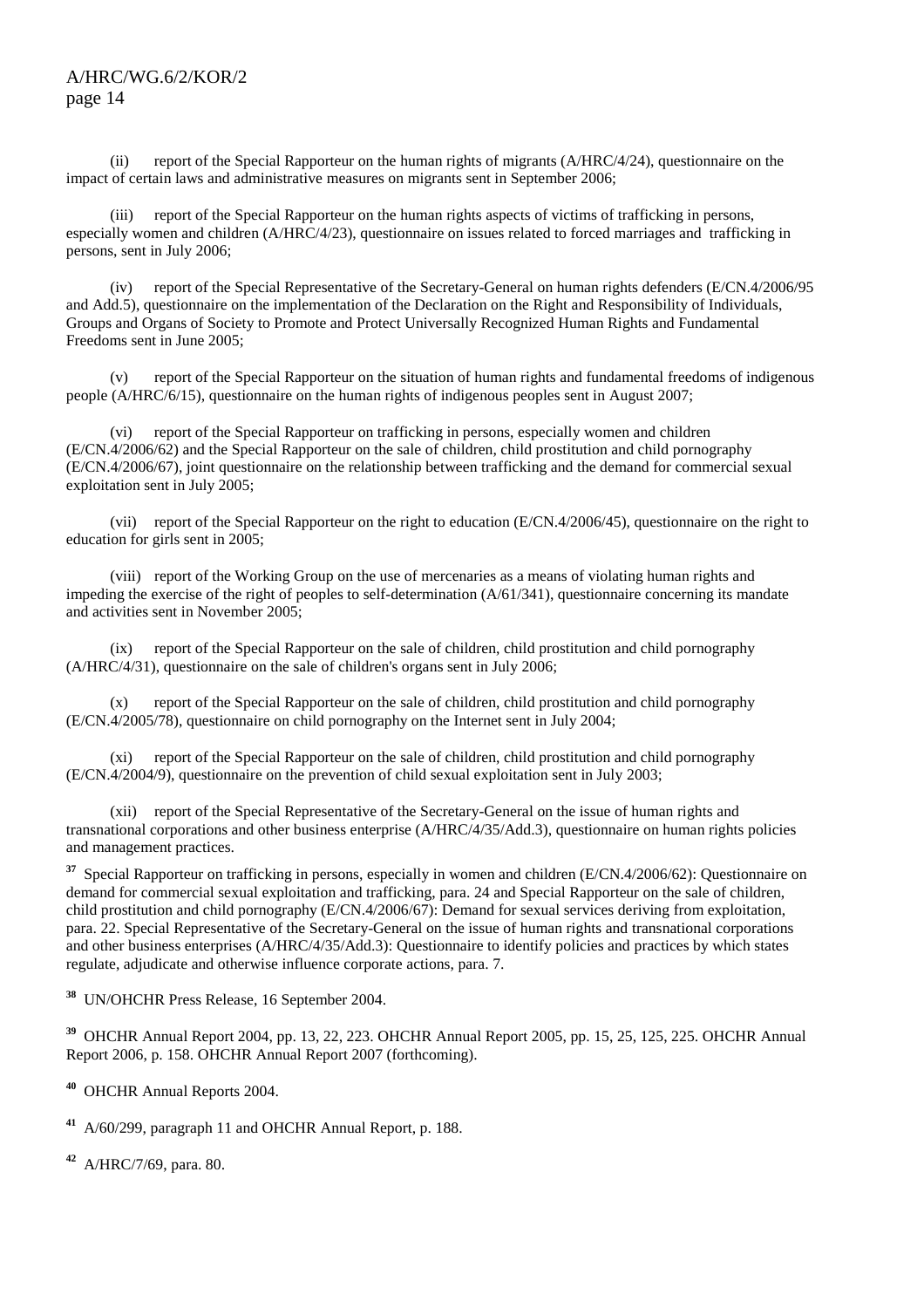- CEDAW, paras. 15 and 16.
- CEDAW, paras. 25 and 26, CESCR, para. 10.

 2004 Report of the Secretary-General on the Global efforts for the total elimination of racism, racial discrimination, xenophobia and related intolerance and the comprehensive implementation of and follow-up to the Durban Declaration and Programme of Action, see A/59/375, para. 41.

- CERD, para. 10.
- CERD, para. 20.
- CERD, para. 13.
- CERD, para. 12.
- UNHCR submission to the UPR on the Republic of Korea, citing CERD/C/KOR/CO/14, para. 11.
- CERD, paras. 6 and 11.
- UNHCR submission to the UPR on the Republic of Korea, citing CERD/C/KOR/CO/14, para. 14.
- CERD, para. 14.
- CRC/C/15/Add.197, paras. 31-32.
- CRC, paras. 32, 50 and 51.
- CAT, para. 14.
- CAT, para. 15.

 Comments by the Governements of the Republic of Korea to the conclusions and recommendations of CAT, 27 June 2007, CAT/C/KOR/CO/2/Add.1, paras. 19-28.

- CAT/C/KOR/CO/2, para. 4.
- CAT, para. 7.
- The HR Committee, para. 13.
- CAT, para. 16.
- CAT, para. 8 and the HR Committee, para. 13.
- CAT/C/KOR/CO/2/Add.1, paras 1 and 3.

 Information on the Follow-Up to the HR Committee's Recommendations in Paragraphs 12, 13 and 18 of the Concluding Observations on the Third Periodic Report of the Republic of Korea, 31 January 2008, para. 19.

UNHCR submission to the UPR on the RoK, p. 2, citing CAT/C/KOR/CO/2, para. 12.

- CAT/C/KOR/CO/2, para. 12.
- CAT, para. 13.
- CAT/C/KOR/CO/2/Add.1, paras. 14-18.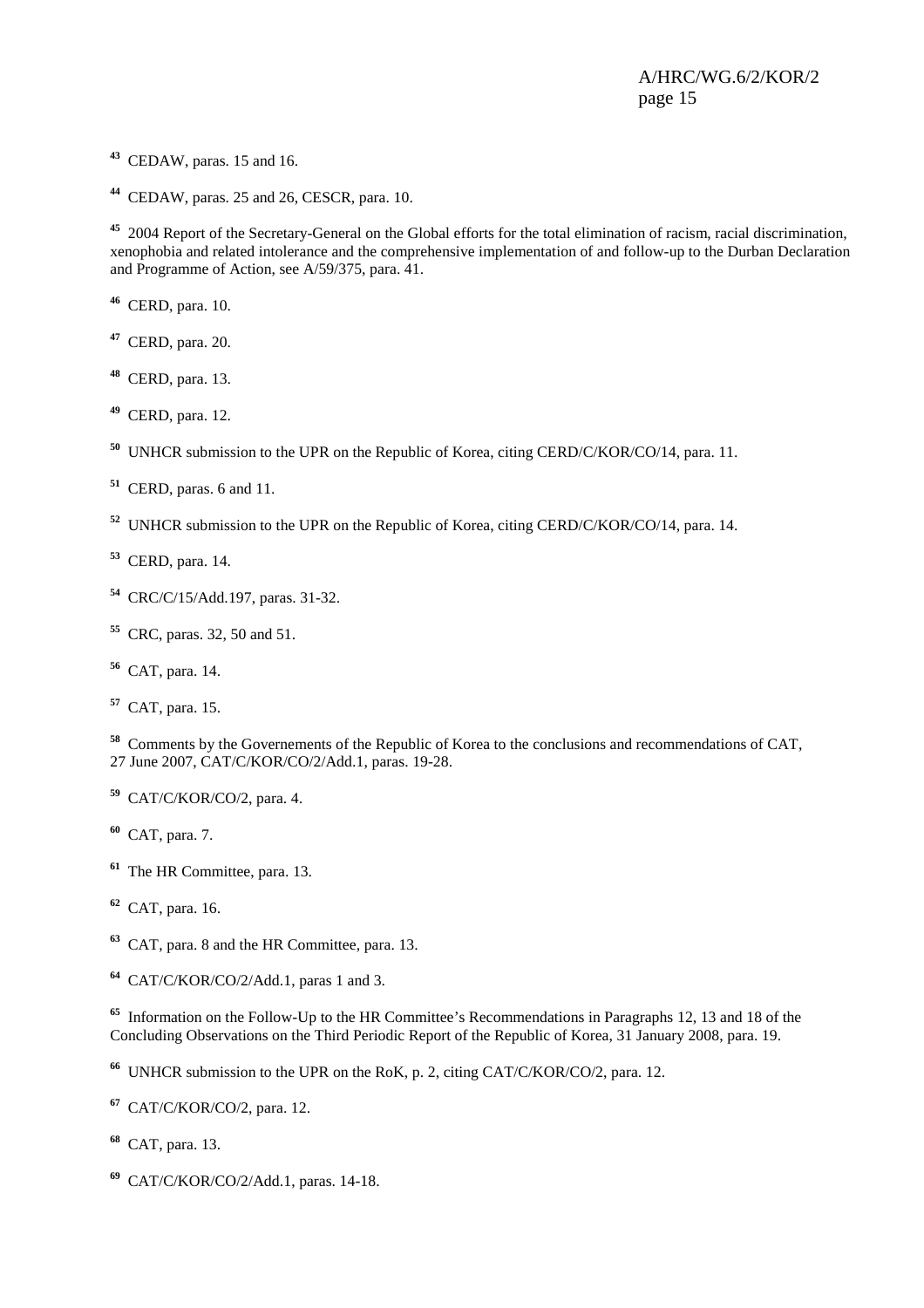- CRC, paras. 38 and 39.
- CAT, CAT/C/KOR/CO/2, para. 17 and the HR Committee, paras. 5 and 11 and CEDAW, paras. 17 and 18.
- A/HRC/4/24/Add.2, paras. 62 and 64.
- UNHCR submission to the UPR on the RoK, p. 3, citing CERD/C/63/CO/9, para. 11.
- CERD/C/63/CO/9, para. 11.
- CERD, para. 8 and 16, CEDAW, paras. 19 and 20.
- CRC, para. 54 and 55 and CESCR, para. 21.
- The HR Committee, para. 9.
- The HR Committee, para. 14.
- CAT/C/KOR/CO/2, para. 9.
- CAT/C/KOR/CO/2/Add.1, para. 13.
- The HR Committee, para. 16.
- CAT, CAT/C/KOR/CO/2, para. 11 and the HR Committee, para. 15.
- CRC, para. 56.
- The HR Committee, para. 17.

Communications Nos. 1321/2004 and 1322/2004, CCPR/C/88/D/1321-1322/2004, adopted on 3 November 2006.

 Follow-up of the HR Committee on individual communications under the optional protocol to the International Covenant on Civil and Political Rights, CCPR, A/62/40, vol.I (2007), Chapter VI, Case 1321-1322/2004.

Communication No. 879/1999, CCPR/C/78/D/878/1999, views adopted on 15 July 2003.

 Follow-up of the HR Committee on individual communications under the optional protocol to the International Covenant on Civil and Political Rights, CCPR, A/59/40, vol.I (2004), Chapter VI, para. 250, Case 878/1999.

The HR Committee, para. 18.

 Communication No. 926/2000, CCPR/C/80/D/926/2000, adopted on 16 March 2004, Communication No. 628/1995, CCPR/C/64/D/628/1995, adopted on 20 October 1998, Communication No. 574/1994, CCPR/C/64/D/574/1994, adopted on 3 November 1998 and Communication No. 518/1992, CCPR/C/54/D/518/1992, adopted on 19 July 1995.

Communication No. 1119/2002, CCPR/C/84/D/1119/2002, adopted on 20 July 2005.

- A/62/40 (2007), annex 7.
- Information on the Follow-Up to the HR Committee's Recommendations, op. cit, para. 25.
- The HR Committee, para. 19.
- CRC, paras. 36 and 37.
- A/HRC/4/27/Add.1, para. 541.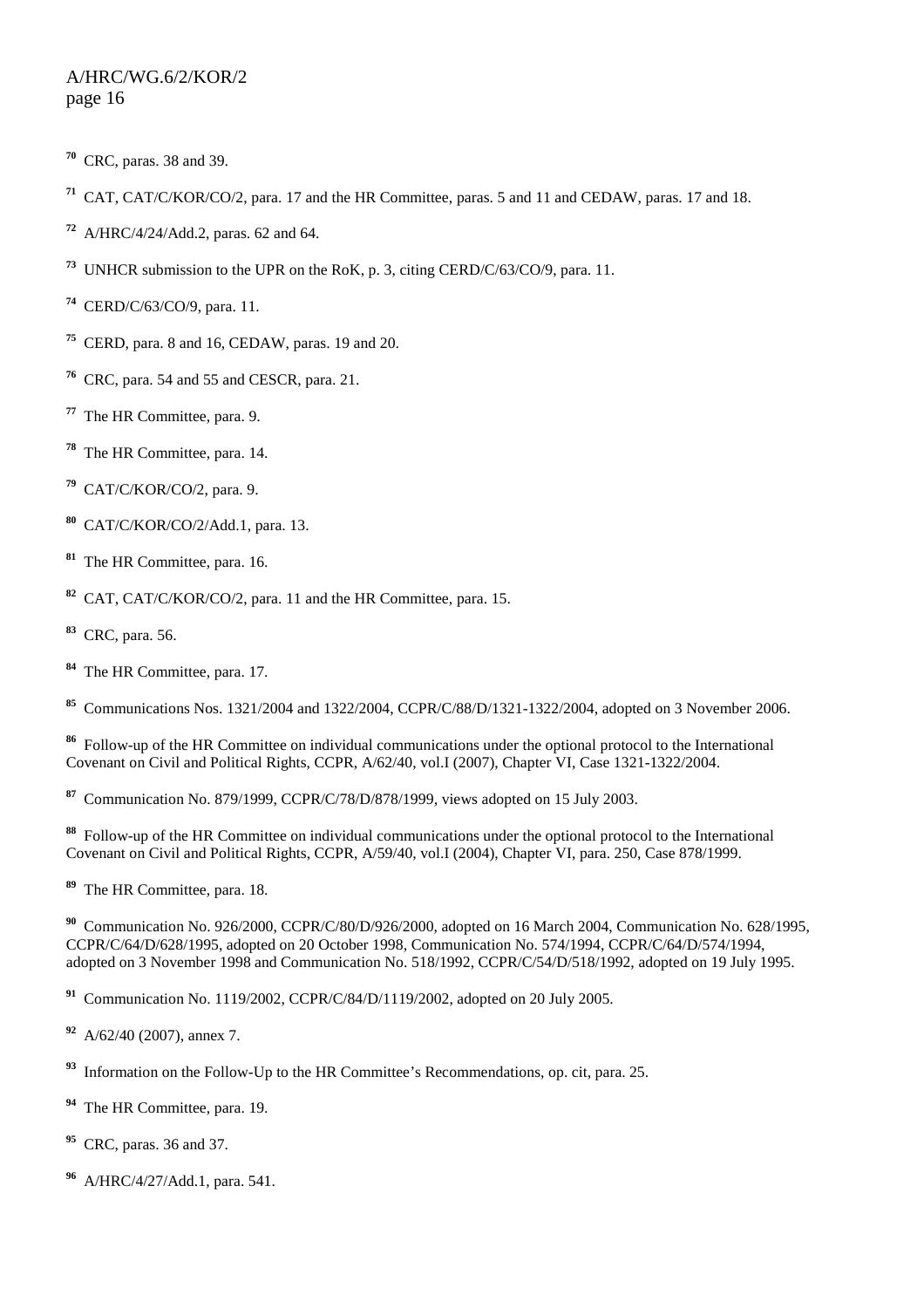- A/HRC/4/27/Add.1, para. 545.
- A/HRC/4/27/Add.1, para. 543.
- A/HRC/4/27/Add.1, para. 547.
- The HR Committee, para. 10 and CEDAW, paras. 23 and 24.

<sup>101</sup> ILO Committee of Experts on the Application of Conventions and Recommendations, Direct Request, 2006/77 session, para. 4.

- The HR Committee, para. 10 and CEDAW, paras. 27 and 28.
- CESCR, paras. 5 and 23.
- CRC, paras. 48 and 49 and CESCR, para. 26.
- CEDAW, paras. 29 and 30.
- CERD, para. 9.
- CRC, paras. 52 and 53 and CESCR, paras. 27, 28, 29 and 42.
- UNHCR submission to the UPR on the RoK, pp. 3-4, citing CCPR/C/KOR/CO/3, para. 12.
- CCPR/C/KOR/CO/3, para. 12. See also CERD, para. 18
- UNHCR submission to the UPR on the RoK, p. 2, citing CRC/C/15/Add.197, paras. 58-59.
- CRC/C/15/Add.197, paras. 58-59.
- The HR Committee, para. 12 and CERD, para. 18.

 ILO Committee of Experts on the Application of Conventions and Recommendations, Direct Request, 2006/77 session, para. 3.

Information on the Follow-Up to the HR Committee's Recommendations, op. cit, para. 3 ff.

A/HRC/4/24/Add.2, para 9.

- A/HRC/4/24/Add.2, para. 16.
- A/HRC/4/24/Add.2, para. 25.
- CERD, para. 7.

 ILO Committee of Experts on the Application of Conventions and Recommendations, Doc No. 062007/KOR111, para. 1.

- A/HRC/4/24/Add.2, para. 10.
- A/HRC/4/24/Add.2, paras. 21-22.

Report of the ILO Director-General, ILO Conference 96 session 2007.

 ILO Committee of Experts on the Application of Conventions and Recommendations, Observation, 2006/77 session, para. 2.